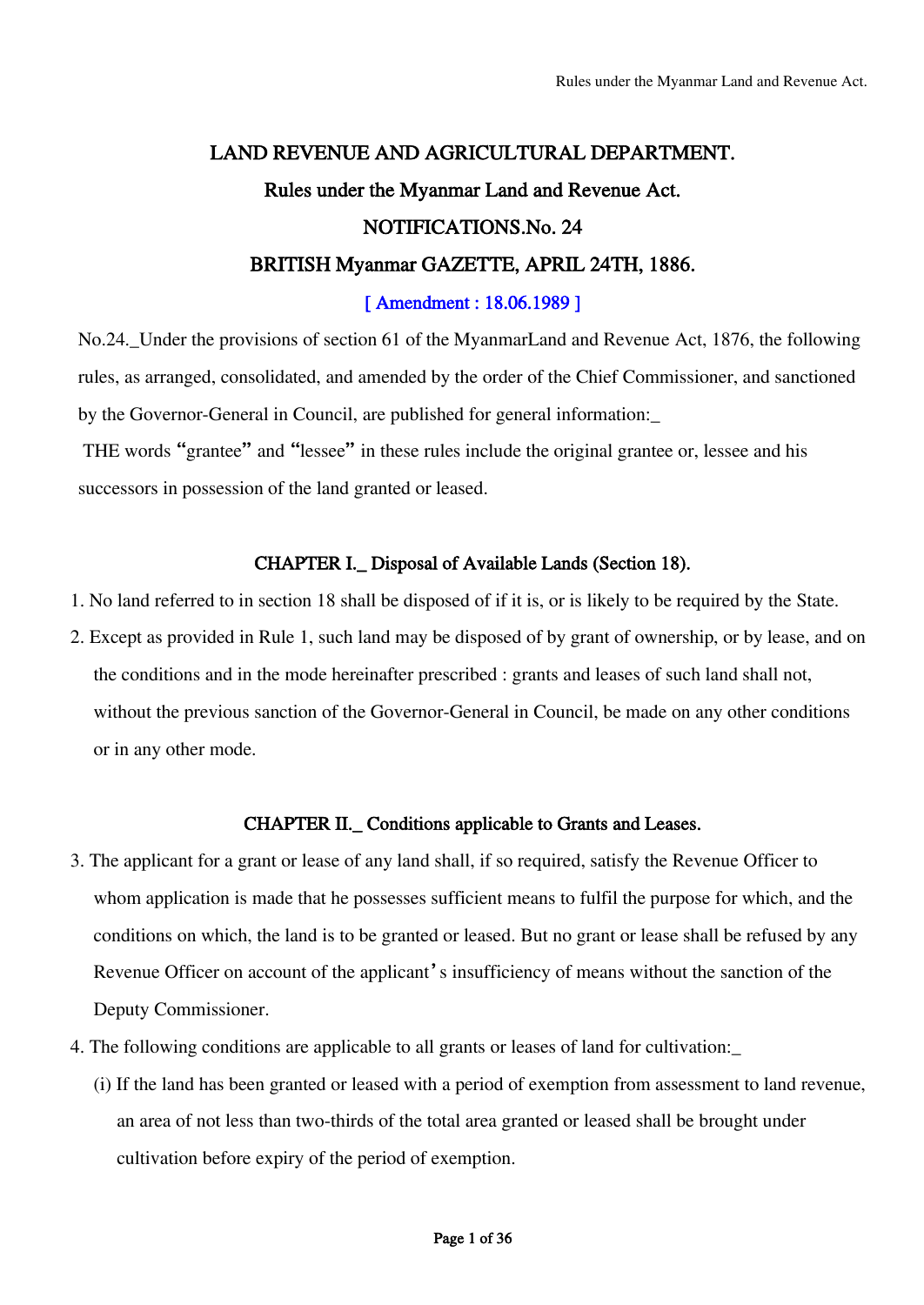- (ii) If the land has been granted or leased without a period of exemption from assessment to land revenue, an area of not less than two-thirds of the land shall be brought under cultivation within a period which shall be specified in the instrument of grant or lease.
- Provided that in the case of any special grant or lease for the cultivation of particular staples, the Chief Commissioner may authorize such other conditions as he may see fit. Any condition so authorized shall be deemed to be applicable under this rule.
- 5. If any grantee or lessee fail to comply with the conditions mentioned in Rule 4; or if, having obtained a grant or lease of land with a period of exemption, any grantee or lessee make use of the land during such period and abandon it, without sufficient cause, before any land revenue becomes payable in respect thereof, the Deputy Commissioner may resume the whole or any portion of the land granted or leased, and may, where the grant or lease has been made with a period of exemption from assessment to land revenue, assess the whole area which ought under the conditions of the grant or lease to have been brought under cultivation to land revenue at the highest rate current in the circle for similar land, and may recover the amount payable according to that assessment for each year of the whole or any part of the period of exemption as if such amount were an arrear of land revenue.
- 6. The right to all mines and mineral products, coal, petroleum, and quarries under or within any land granted or leased is reserved to Government with full liberty to the Government, its assigns, lessees, licensees, agents, workmen, and all other persons acting on its behalf or with its permission to search for and work the same, subject to payment of compensation on account of disturbance or surface damage. Such compensation shall be determined by the Deputy Commissioner as nearly as may be in accordance with the law for acquisition of land for the time being in force.
- 7. No person shall fell, sell, or remove for sale any teak trees standing on the land granted or leased to him, except under a special license granted under the Forest Rules. But any person to whom a grant or lease of land has been made may, save as provided by Rule 38, fell, sell, or remove for sale or for private use, without license, any other kinds of trees, whether reserved or not, standing on the land so granted or leased ; but any timber so felled shall be liable to pay the usual rate at any check station it may pass, but not elsewhere.
- 8. All changes in the possession of land by transfer or succession, and all mortgages and partitions of land, shall be reported, orally or in writing, to the thugyi of the circle; in cases of succession by the person succeeding, in other cases by all the parties to the transaction, within 60 days of such change,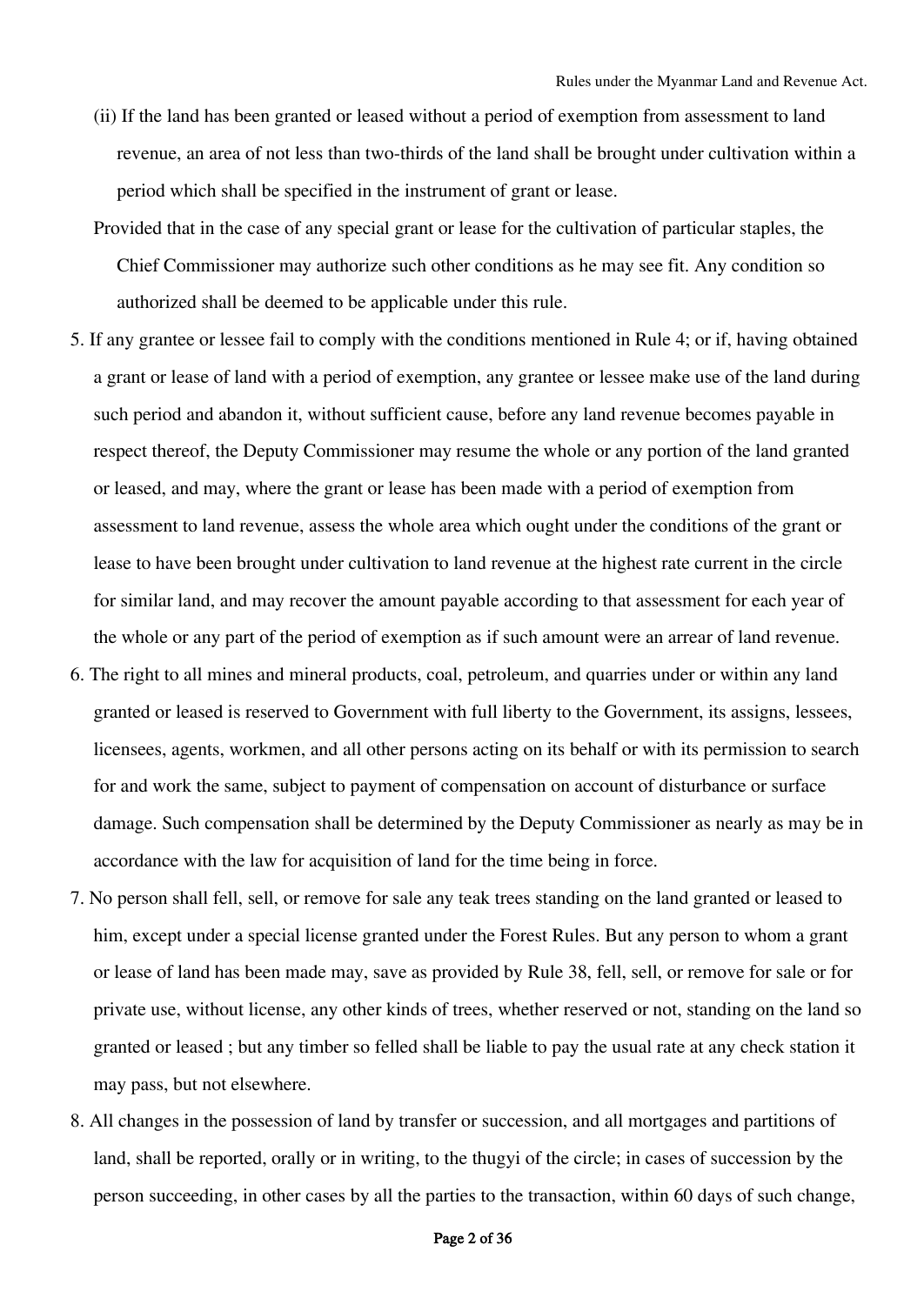mortgage, or partition. The thugyi shall register the facts reported in the form of register prescribed in Appendix No. I, and shall obtain the signature of the person or persons reporting, and shall give the person reporting a certificate that the report has been made.

- 9. If any person, without good and sufficient cause, neglects to make the report prescribed under Rule 8 within the time specified therein, the Deputy Commissioner may impose on him a penalty which shall not exceed Rs. 20, with a further daily penalty not exceeding Re.1 for each day for continuing breach of the condition.
- 10. Land granted or leased shall be subject to the payment of all such revenue, taxes, and rates as may from time to time be imposed under any law or rules for the time being in force.
- 11. The term of a lease shall ordinarily not exceed 30 years.
- 12. Every grantee or lessee shall comply with such lawful instructions as he may from time to time receive from the Deputy Commissioner in regard to furnishing returns of population, capitation-tax, and such other statistics relating to the land, or the cultivators of the land, as may be demanded by the Deputy Commissioner. If any grantee or lessee makes default in compliance with such instructions, the Deputy Commissioner may, by an order in writing, impose on him a penalty not exceeding Rs. 20, with a further daily penalty, not to exceed Rs. 5 for each day, for continuing breach of the condition.

#### CHAPTER III.\_ Temporary exemption from Assessment to Land Revenue of Lands granted or leased.

- 13. If any person to whom a grant or lease of any land has been made shall, during any previous temporary occupation of such land or otherwise, have made any clearing of or in such land, such person shall not be allowed the full period of exemption from assessment to land revenue to which he would have had a claim if the land had been uncleared, but shall be allowed such shorter period of exemption as may be fixed in consideration of the state of the land at the time of the grant or lease being made.
- 14. Waste or uncleared land granted or leased for the purpose of planting palms and fruit-bearing trees shall be classified according to the description of trees to be planted on at least three-fourths of its area, or as near to that proportion as possible, and may be exempted from assessment for different periods, not exceeding the following scale:\_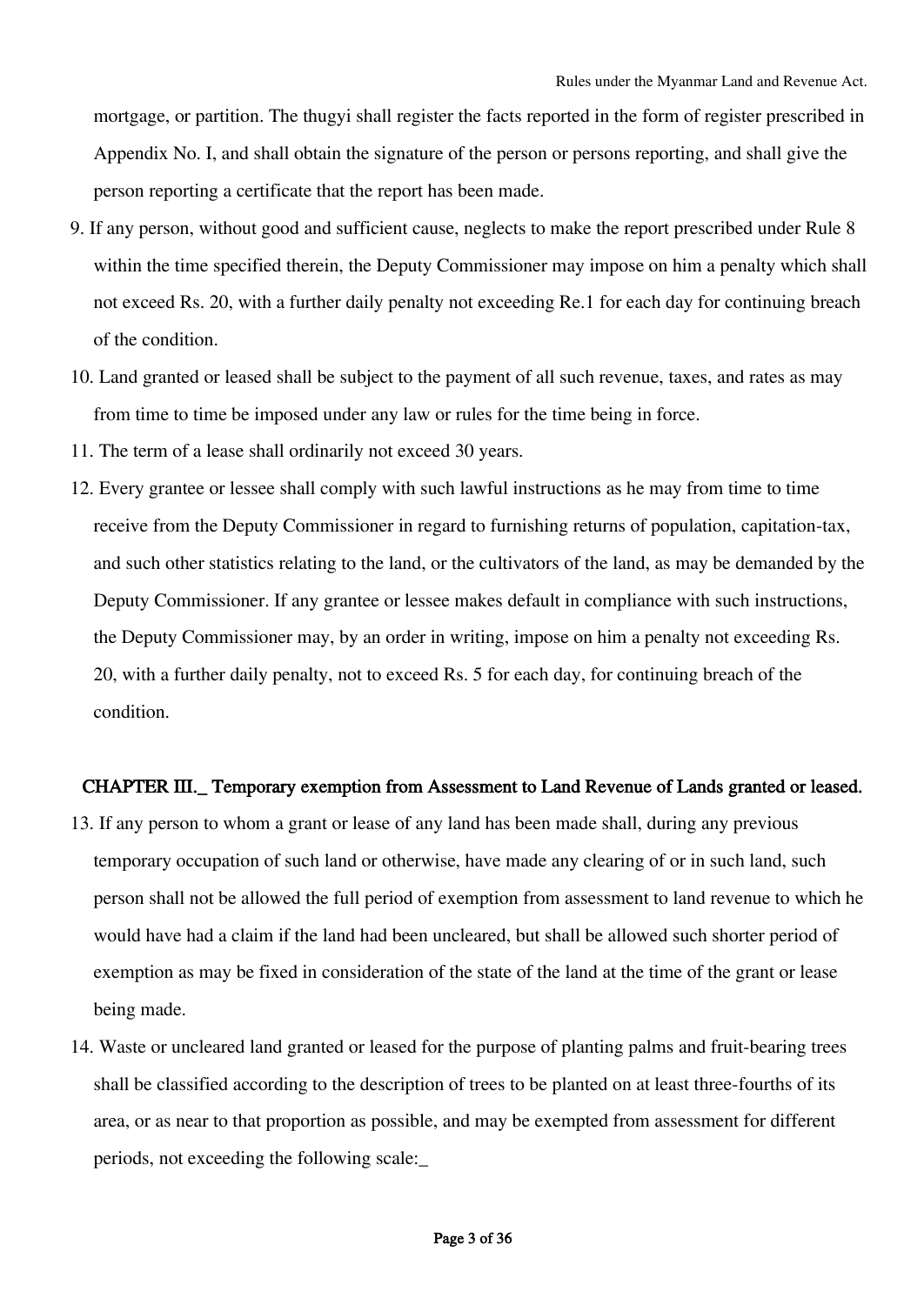| Class I               |                           | $\ldots$ $\ldots$ | Land to be planted with betelnut palms                                                                                    | Fifteen<br>years' exemption. |        |  |
|-----------------------|---------------------------|-------------------|---------------------------------------------------------------------------------------------------------------------------|------------------------------|--------|--|
| Class<br>$\mathbf{I}$ | $\ddotsc$                 | $\ddotsc$         | Land to be planted with cocoanut, or any other palm trees, except<br>betelnut or dhani or with durian, marian, or spices. | Ten<br>exemption.            | years' |  |
| Class<br>III          | $\ddotsc$                 | $\ddotsc$         | Land to be planted with all other fruit trees, except custard-<br>apples, papayas, and plantains.                         | Eight<br>exemption.          | years' |  |
| Class<br>IV           | $\ddot{\phantom{0}}\cdot$ |                   | Land to be planted with custard-apples, papayas, and dhani<br>palms.                                                      | Five<br>exemption.           | years' |  |
| Class<br>V            |                           |                   | Land to be planted with plantains                                                                                         | One<br>exemption.            | year's |  |

Provided that where plantains are planted bona fide as shade to cocoanut or other trees, the land occupied by them shall, for the purpose of this rule, be treated as occupied by the trees which they are planted to shade.

15. Land granted or leased for the cultivation of any products other than those mentioned in Rule 14 shall be classified and may be exempted from assessment for different periods, not exceeding the following scale, if the land, or at least three-fourths of its area, is of the description mentioned in the following table:\_

| Class I               |                      |           | $\ddot{\phantom{a}}$ | Land covered with grass                                                                             | One<br>exemption.   | year's |
|-----------------------|----------------------|-----------|----------------------|-----------------------------------------------------------------------------------------------------|---------------------|--------|
| Class<br>$\mathbf{I}$ | $\ddot{\phantom{a}}$ |           |                      | Land covered with reeds, elephant-grass, bushes.                                                    | Three<br>exemption. | years' |
| Class<br>Ш            | $\ddotsc$            | $\ddotsc$ | $\ddotsc$            | Land covered with small trees not exceeding one foot in diameter<br>at two cubits above the ground. | Four<br>exemption.  | years' |
| Class<br>IV           | $\cdot$ .            | $\ddotsc$ | $\ddot{\phantom{0}}$ | Land covered with large trees exceeding one foot in diameter at<br>two cubits above the ground.     | Six<br>exemption.   | years' |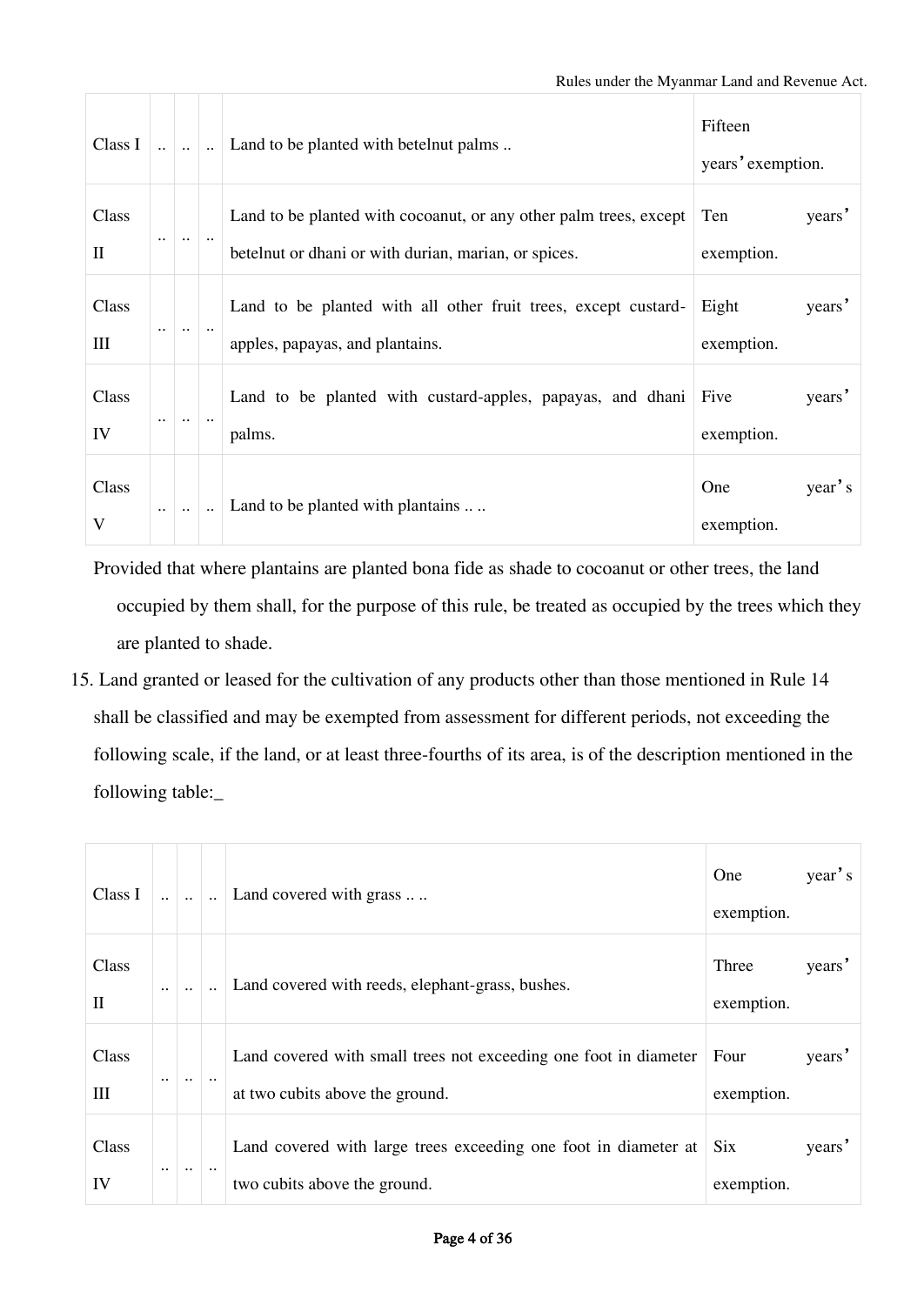- 16. If any grantee or lessee under a grant or lease of land for cultivation with a period of exemption from assessment to land revenue under Rules 14 and 15 does not employ the term of exemption in the bona fide cultivation of the products for the cultivation of which the land was granted or leased, and uses the land principally for other crops or for the purpose of obtaining fuel, timber, or other spontaneous products, he shall be liable, under the order in writing of the Deputy Commissioner, to the following penalties:-
	- (a) the termination of the period of exemption;
	- (b) the payment of land revenue at the current rate for similar land in the neighbourhood from the date of grant or lease;
	- (c) the payment at such rates as the Deputy Commissioner may fix of the value of all timber, fuel, or other spontaneous products removed from the land since the date of grant or lease.
- 17. In special cases a Deputy Commissioner may, with the sanction of the Commissioner, make grants or leases of land with longer terms of exemption than those provided in Rules 14 and 15, or may allow partial exemption for a term of years, instead of, or in addition to, a term of total exemption, or may extend the term of exemption provided by Rules 14 and 15 for a reasonable time, not exceeding five years, according to the circumstances of each case.
- 18. A Deputy Commissioner may, with the sanction of the Commissioner, allow an additional period of exemption from assessment to revenue of land which, in order to be made fit for cultivation, requires, in addition to the clearance of jungle, any outlay for the purpose of draining or embanking, or for the construction of dams for irrigation or works of any kind; provided, however, that such additional period of exemption shall not exceed five years.
	- A further extension of the period of exemption may be granted with the sanction of the Chief Commissioner.
- 19. The period of exemption from assessment shall be reckoned from the commencement of the agricultural year, i.e., from the 1st July next following the date of the grant or lease.
- 20. Any rent or other money payable in consideration of any grant or lease, or as a penalty payable on breach of a condition annexed to any grant or lease, may be recovered as if it were an arrear of revenue due in respect of the land granted or leased.

# CHAPTER IV.\_ Special Rules for the grant of Waste Lands in the District of Tavoy (Section 18).

### Page 5 of 36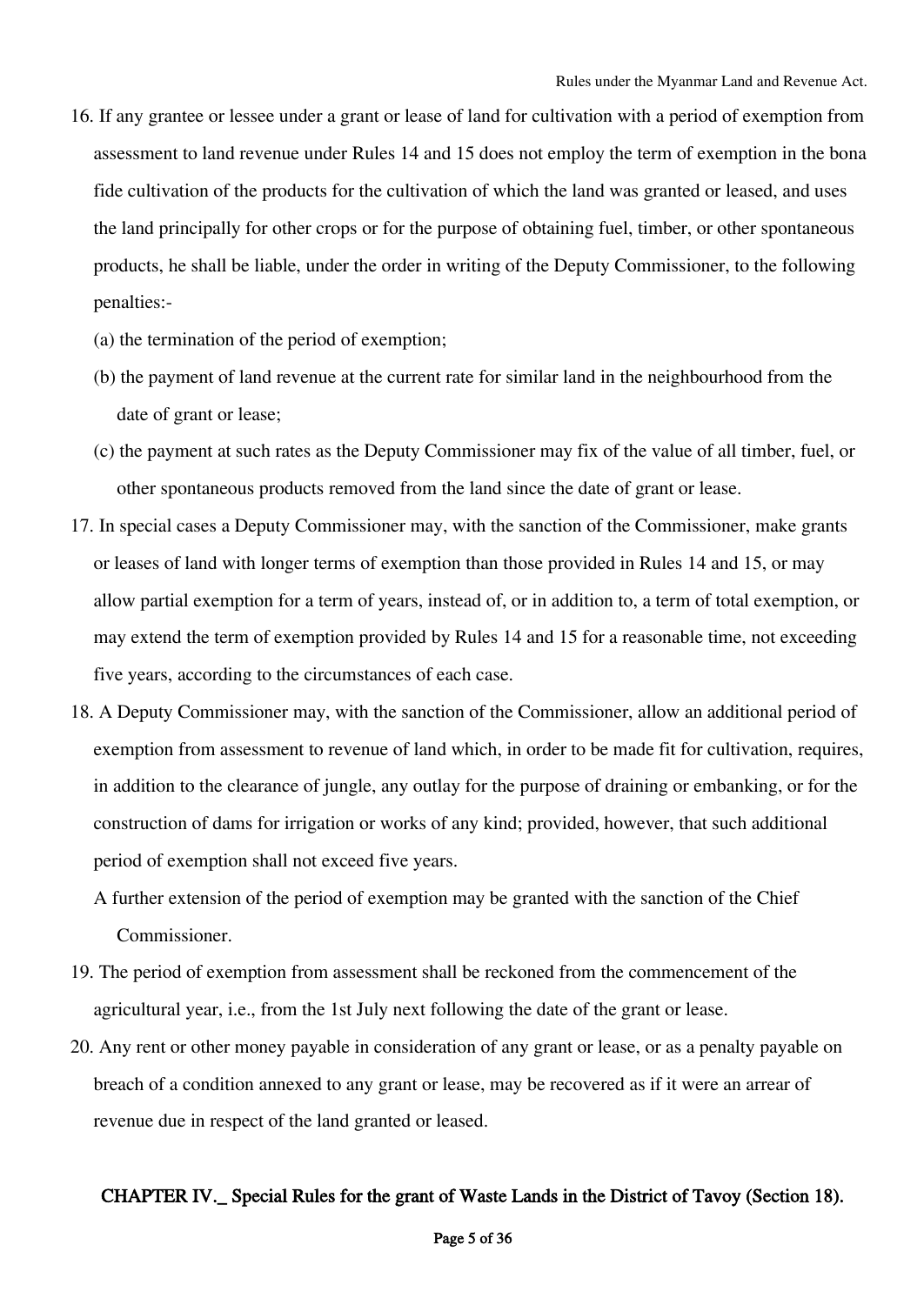21. In the following rules and in the instrument of grant hereto appended (Appendix No. II) the words "Rules for the disposal of available lands" mean rules made, or which may hereafter be made, by the Chief Commissioner of British Myanmar, under section 18 of the Myanmar Land and Revenue Act of 1876, for the disposal of available waste land.

## <Amendment 18.06.1989>

- 22. Grants of the ownership of land not exceeding 1,200 acres in area for planting tea, coffee, cinchona, or spices may be made in the district of Tavoy by the Deputy Commissioner. Subject to the orders of the Chief Commissioner, the orders passed by the Deputy Commissioner on any application for a grant of land under these rules shall be final.
- 23. Save in so far as is herein otherwise provided, such grants shall be deemed to be made in accordance with, and shall be subject to the conditions of, the rules for the disposal of available lands, and shall be expressed by an instrument of grant in the form given in Appendix No. II.
- 24. (i) A grantee shall bring at least one-third of the land comprised in his grant under cultivation with coffee, tea, cinchona, or spices within twelve years from the date of the execution of the instrument of grant.
	- (ii) If the proportion of the land brought under cultivation within twelve years is less than one-third, all the land comprised in the grant which is in excess of the cultivated area, and of so much of the uncultivated area as is double the cultivated area, shall revert to Government.
	- (iii) In any case in which a portion of the land comprised in a grant reverts to Government under clause (ii) of this rule, the Deputy Commissioner shall determine what particular portion of the land shall so revert.
- 25. The land granted shall be exempted from assessment to revenue, or any cess, tax, or rate leviable under any law for the time being in force, for a period of twelve years from the date of the execution of the instrument of grant, provided that continuously throughout that period the grantee takes bona fide steps to cultivate one-third of the land comprised in the grant with coffee, tea, cinchona, or spices.
- 26. On the expiry of the twelfth year from the date of the execution of the instrument of grant, the entire area of the land comprised in the grant, or such portion of the area as remains with the grantee, shall be assessed for the period of twenty years at the rate of 6 2/3 annas per acre on account of land revenue and 2/3 anna per acre on account of cesses; and from and after the expiry of the twentieth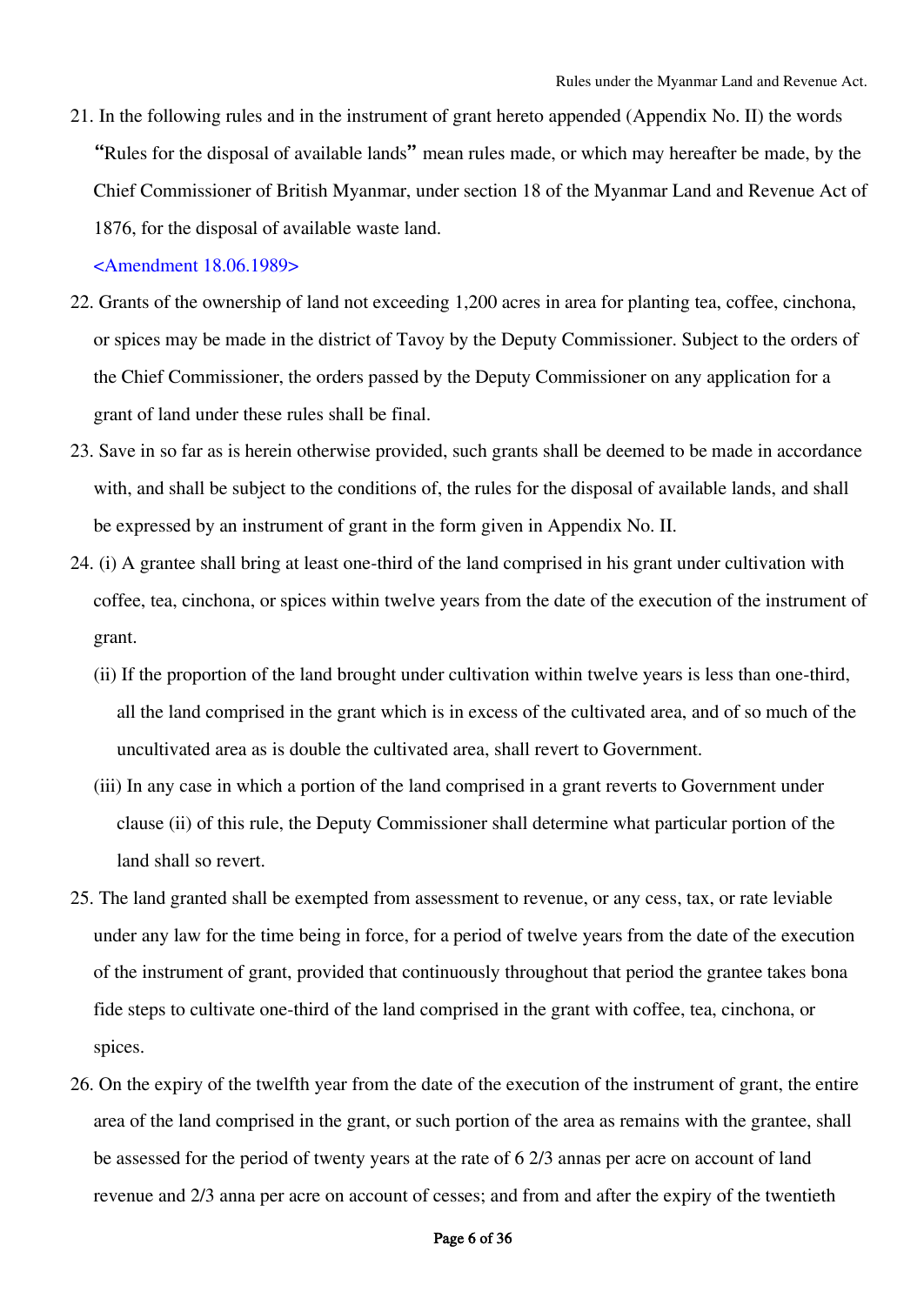year the entire area shall be liable to be assessed at a rate equal to one-third of the revenue rate plus one-third of the cess rate paid for garden lands in the nearest revenue circle where a garden rate obtains.

- 27. A person obtaining a grant of land under the rules contained in this chapter shall, at the time of executing the instrument of grant, pay to the Deputy Commissioner a sum of eight annas per acre for the costs of survey and demarcation of the land.
- 28. The right to all mines, mineral products, coal, and quarries under or within any land granted under these rules shall be deemed to be reserved to Government, and the Government shall have all powers necessary for the proper enjoyment of those rights: provided that whenever, in the exercise by the Government of the rights herein referred to over any land, the rights of the grantee are infringed by the occupation or disturbance of the surface of the land, the Government shall pay to the grantee compensation for the infringement, and the amount of the compensation shall be determined, as nearly as may be, in accordance with the provisions of the law for the acquisition of land for public purposes.

### CHAPTER V. -Special Rules for grants of Land for Religious Purposes.

- 29. A Deputy Commissioner may grant, free of land revenue (if any), a site for a religious edifice\_
	- (a) on his own authority, if the value of the site does not exceed one hundred rupees; and
	- (b) with the previous sanction of the Chief Commissioner, if the value of the site exceed one hundred rupees, but does not exceed two hundred rupees.
	- In calculating the value of a site for the purposes of this rule, the land revenue (if any) assessed thereon shall be capitalized at twenty-five times the annual assessment.
	- Explanation.- It is not intended that the capitalized value of the land revenue referred to in this rule shall be paid by the grantee: the land revenue is to be capitalized only in order that it may be ascertained whether the total value of the site falls within the authority to sanction such grants hereby conferred.
- 30. A statement of the grants made in each district under Rule 29 shall be submitted quarterly to the Chief Commissioner.
- 31. Cases in which the value of the land exceeds Rs. 200 must be submitted for the orders of the Government of India.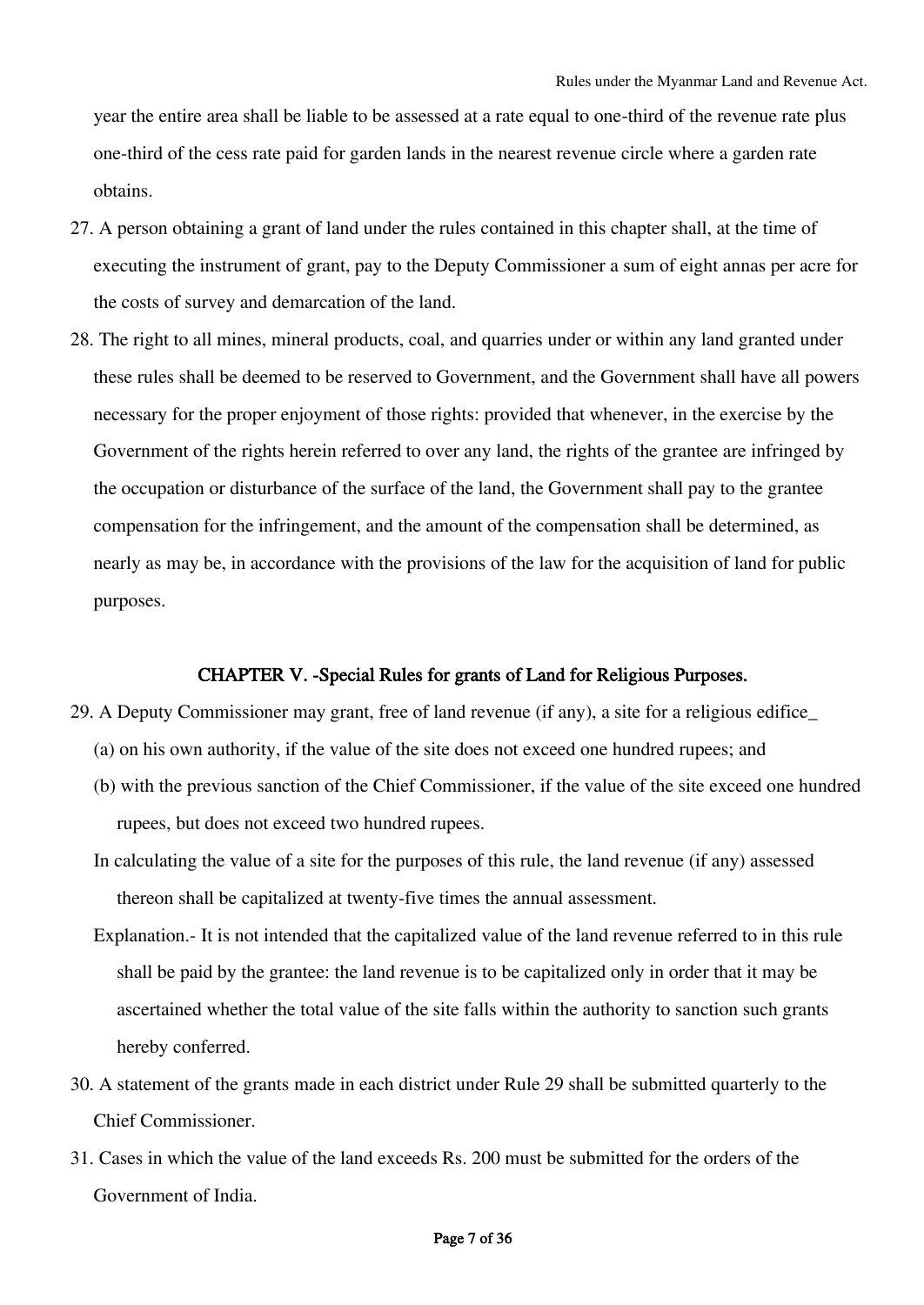- 32. Any land granted under this chapter will be resumable, if at any time it be used for any other purposes than those for which it was granted, or if the buildings are used for any other than religious purposes.
- 33. The rules in this chapter are applicable, whatever the religious creed may be, for the purposes of which the grant is made.

# CHAPTER VI.\_ Officers by whom, and Persons to whom, Land may be granted or leased.

34. The following classes of Revenue Officers are empowered to make grants of ownership or leases of land for the purposes and up to the limits hereinafter mentioned, that is to say,\_

| Class of Revenue Officer.                                   |    |  |  |  |    |                   | For cultivation. | For tan       | For burial-ground |
|-------------------------------------------------------------|----|--|--|--|----|-------------------|------------------|---------------|-------------------|
|                                                             |    |  |  |  |    |                   | Acres.           | Acres.        | Acres.            |
| Thugyis                                                     | ä. |  |  |  |    | ä.                | 5                |               |                   |
| Township Officers                                           |    |  |  |  | ă. | $\dddot{\bullet}$ | 15               | $\frac{1}{2}$ |                   |
| Subdivisional Officers<br>÷.<br>ă.<br>$\dddot{\phantom{1}}$ |    |  |  |  |    |                   | 25               |               |                   |
| Deputy Commissioners                                        | a  |  |  |  | a. | X.                | 50               | 1             |                   |

- Provided that, for good and sufficient reason, to be recorded in writing, the Deputy Commissioner may\_
- (a) withdraw, for such period as he thinks fit, from any thugyi by name the right to exercise the power of granting and leasing land for any purpose, or
- (b) increase, for such period and to such extent, not exceeding 15 acres, as he thinks fit, the area of land which any thugyi may grant or lease for cultivation purposes.
- Provided also that, with the previous sanction of the Commissioner, the Deputy Commissioner may withdraw temporarily from any Township Officer the power of granting or leasing land.
- 35. The following classes of Revenue Officers are empowered to make leases of land for the purposes and up to the limits herein mentioned, namely,\_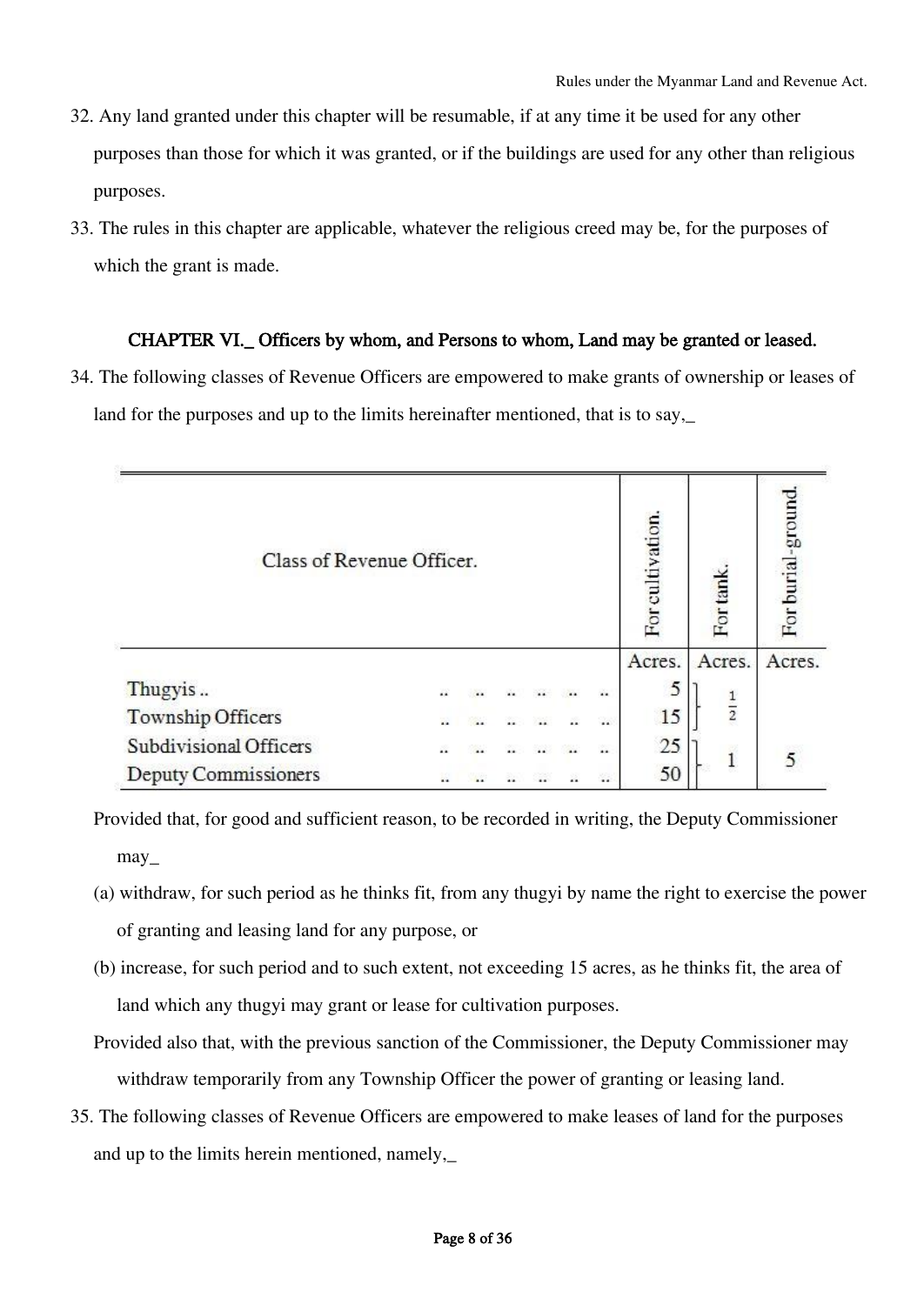| Class of Revenue Officer.                                |  |  |  |  |  |  |          | ð<br>purposes<br>Ing.<br>iak<br>Э.<br>For | asodmc<br>ranufacı<br>salt |
|----------------------------------------------------------|--|--|--|--|--|--|----------|-------------------------------------------|----------------------------|
|                                                          |  |  |  |  |  |  |          | Acres                                     | Acres                      |
| Subdivisional Officers<br>$\sim$<br>$\ddot{\phantom{0}}$ |  |  |  |  |  |  |          |                                           |                            |
| <b>Deputy Commissioners</b>                              |  |  |  |  |  |  | $\cdots$ |                                           |                            |

- 36. No grant of ownership and no lease of land for any other purpose than those mentioned in Rules 34 and 35 shall be made without the sanction of the Commissioner.
- 37. No grant of ownership and no lease of land which is situated within a radius of four miles from any town shall be made without the sanction of the Commissioner.
- 38. The sanction of the Chief Commissioner is required for grants of ownership or leases of land of more than 50 acres. When the area granted or leased comprises more than 50 acres of forest land, the Chief Commissioner may require the grantee or lessee to pay duty on the trees standing on such land at rates not exceeding\_
	- for reserved trees other than teak\_

Rs.6 for each tree over 6 feet in girth at 6 feet above the ground;

Rs.3 for each tree from 4 1/2 to 6 feet in girth at 6 feet above the ground;

Re.1 for each tree from 3 to 4 1/2 feet in girth at 6 feet above the ground;

for trees unreserved kinds\_

Rs.2 for each tree over 6 feet in girth at 6 feet above the ground;

Re.1 for each tree from 4  $\frac{1}{40}$  6 feet in girth at 6 feet above the ground;

Annas four for each tree from 3 to 4  $\frac{1}{2}$  feet in girth at 6 feet above the ground,

- No teak trees standing on such land may be felled, sold, or removed for sale otherwise than as provided in Rule 7 of these rules.
- The duty required under this rule shall be payable within such time as the Deputy Commissioner may in each case direct; and the Divisional Forest Officer shall decide, subject to appeal to the Deputy Commissioner, in respect of how many trees of each kind and of each size duty shall be payable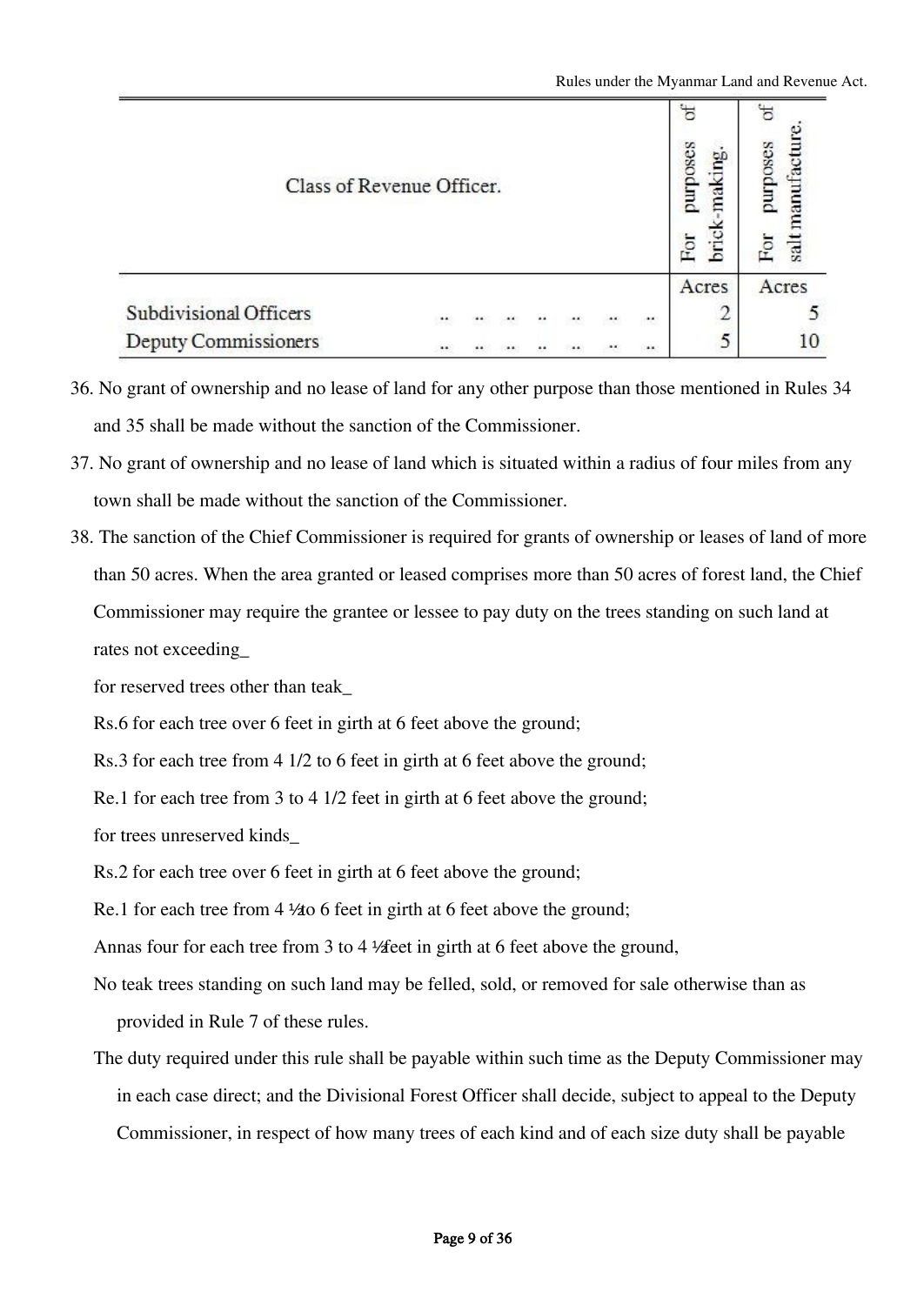on any grant. Arrears of duty due under this rule shall be collected in the same way as arrears of land revenue.

- 39. No grant of ownership or lease of any land shall be made to any person under 18 years of age.
- 40. Land shall not be granted or leased under this chapter to a thugyi, or to a relative of a thugyi living with the thugyi, without the previous sanction of the Deputy Commissioner, or to any other public servant, except a gaung or headman appointed under the Myanmar District Cesses and Rural Police Act, 1880, without the previous sanction of the Commissioner.

<Amendment 18.06.1989>

#### CHAPTER VII.\_ Procedure in making Grants or Leases.

- 41. Any person intending to make an application for a grant or lease of any land shall, before presenting his application, demarcate with posts or otherwise the area which he desires to be granted or leased to him, and shall declare in his application that he has made such demarcation.
- 42. Applications for grants or leases of land shall be made in writing.
- 43. When an application is made to a thugyi, he shall enter the details of the application and the date on which he purposes to inspect the land in a trifoil register, which he shall keep in the form given in Appendix No. IV. The outer foil shall be dated and signed by the thugyi and given to the applicant as a receipt for his application.
- 44. On the date fixed the thugyi shall proceed to the land, go over the boundaries as demarcated by the applicant, and ascertain whether the area applied for is or is not in excess of five acres, or of the area to which such thugyi's powers may have been specially extended under Rule 34.
- 45. If the area appear not to be more than the area which the thugyi has power to grant, the thugyi shall enter the fact on the inner and middle foils of the register, and shall thereupon affix notices in the form given in Appendix No. V on the land and on the house of the headman of the village nearest to the land applied for. Such notice shall inform all whom it may concern that an application has been made, shall specify the name of the applicant and his residence, the approximate area and locality of the land, and shall notify that if, within 15 days after the date of the notice, no objection is made, the land will be granted or leased to the applicant. The fact of publication of this notice shall be entered on the inner and middle foils of the register. The notice shall also specify the place at which objections will be received. Objections must be made to the thugyi in writing.

### Page 10 of 36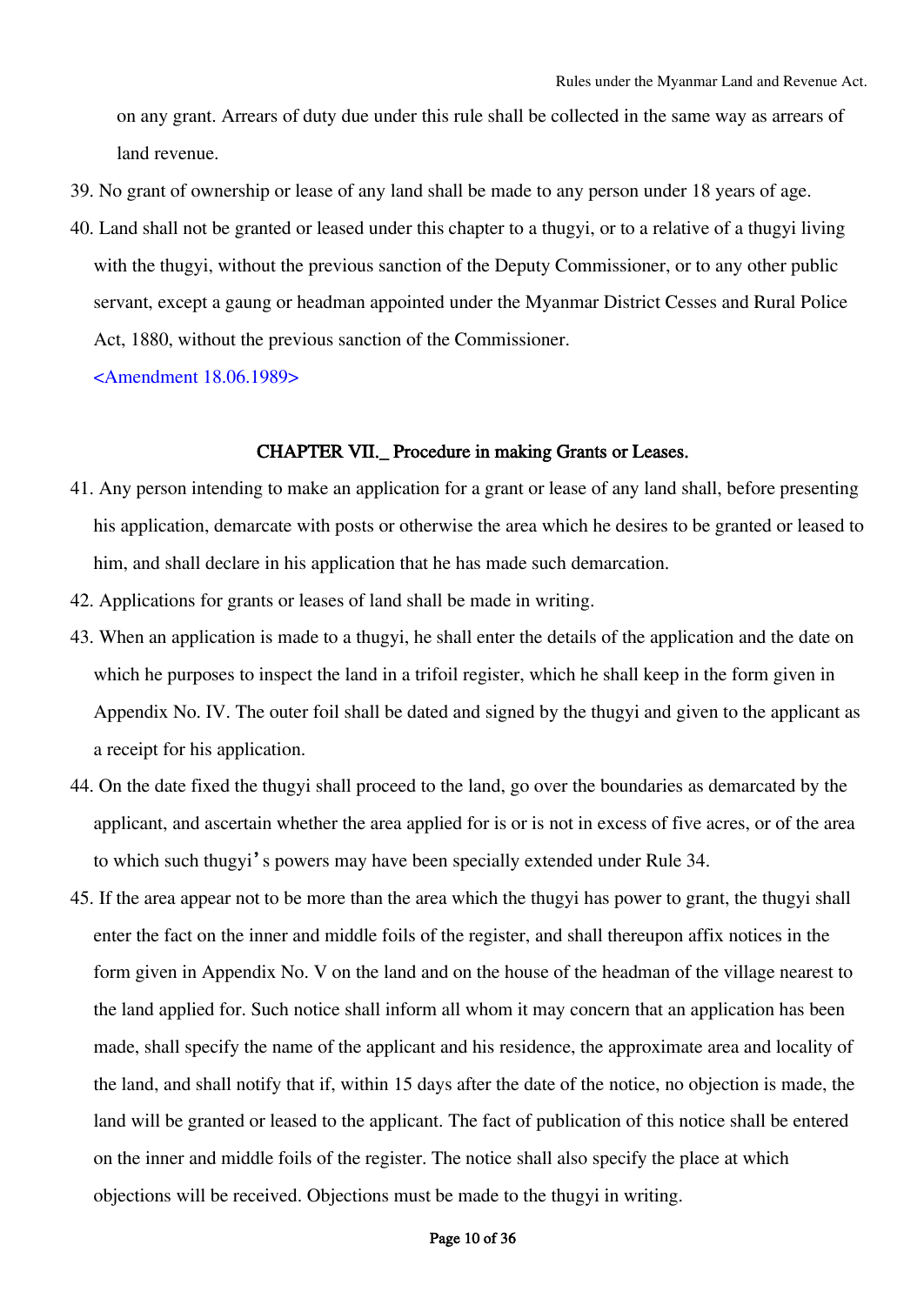- 46. After expiry of the period named in the notice, if no objection is made to the grant or lease of the land to the applicant, the thugyi shall, unless the land applied for has already been surveyed, make a correct survey and plan of the land.
- 47. If after survey the area of the land applied for is found to be not in excess of the area which the thugyi has power to grant, and no good reason exists why the grant or lease should not be made, the thugyi shall make a grant or lease of the land to the applicant and shall give to the grantee or lessee a deed of grant or lease in the form set forth in Appendix No. VI. The thugyi shall then endorse on the inner and middle foils of the register the following facts:\_
	- (a) that no objections have been made;
	- (b) the correct area of the land ascertained by survey;
	- (c) that the land has been granted or leased;
	- (d) the number of teak trees standing on the land;
	- and shall forward the middle foil, with the original plan of the land, through the Township and Subdivisional Officers, to the Deputy Commissioner, retaining the inner foil. If there be good reason why the grant or lease should not be made, the thugyi shall record such reasons in writing and shall submit them for orders to the Township Officer.
- 48. No charge of any kind shall be made and no fee whatever shall be taken save as hereafter provided, directly or indirectly, from the applicant on account of any sketch or survey or plan made of any land applied for or of any land granted or leased. In cases where a survey is difficult or expensive, the Deputy Commissioner may authorize the thugyi to levy from the applicant a fee not exceeding eight annas per acre of land surveyed.
- 49. If, within the period named in the notice required by Rule 47, objections are made by any person to the grant or lease of the land, the thugyi shall endorse the objections so made on the inner and middle foils of the register and shall forward to the Township Officer the middle foil and the objection statements.
- 50. On receipt of these statements, the Township Officer shall summon the applicant and the persons who have lodged objections to appear before him on a date fixed by him and shall, on such date or on such other date to which the matter may be adjourned, after hearing the parties and such evidence as they may produce, and, if necessary, personally inspecting the land in question, pass orders on the application. A copy of such orders shall be forwarded to the thugyi.

#### Page 11 of 36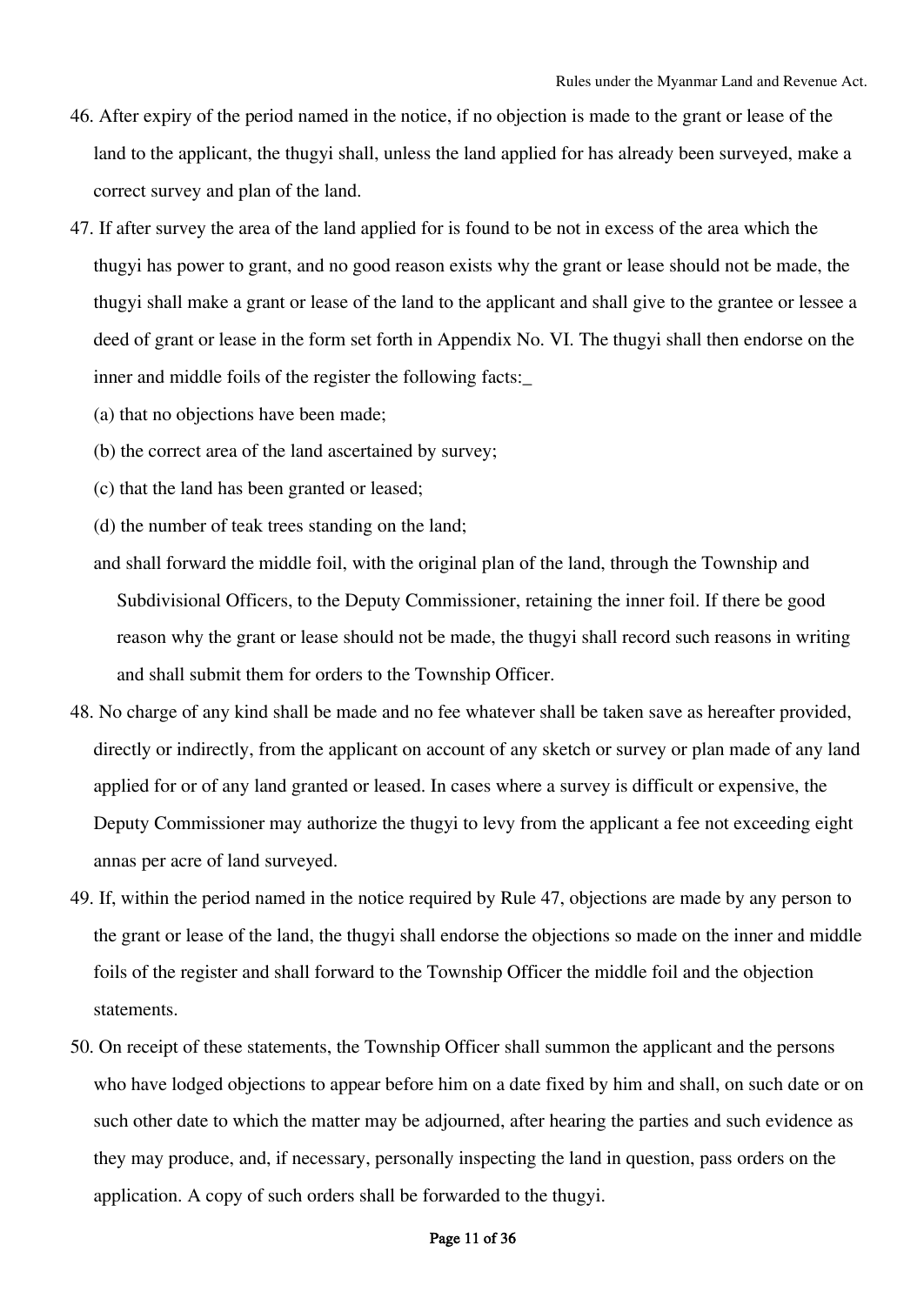- 51. If, after the inspection under Rule 44 or the survey under Rule 46, it appears that the land applied for is in excess of the area which the thugyi has power to grant, the thugyi shall inform the applicant of the fact and that, unless he consents to reduce the area applied for by him, his application will be referred to the Township Officer.
- 52. If the applicant consents to reduce the area applied for to the area which the thugyi has power to grant, the thugyi shall cause him to demarcate the reduced area as required by Rule 41, and shall then affix notices under Rule 45 and proceed under Rules 46 and 47, or under Rule 49, as the case may be.
- 53. If the applicant refuses to reduce the area applied for, the thugyi shall record the fact in the inner and middle foils of the register, refer the applicant and forward the middle foil to the Township Officer.
- 54. On receipt of a report from the thugyi under Rule 47 or 53, the Township Officer shall proceed to dispose of the application as if it had been an original application.
- 55. Township Officers, Subdivisional Officers, and Deputy Commissioners shall, in the disposal of applications for grants or leases of land, proceed, mutatis mutandis, in the way laid down for the guidance of thugyis, and shall have power to refuse grants or leases which, in their opinion, ought not to be made. They may, however, depute any subordinate officer to visit the land in the first instance, to issue the notices, and to make the survey. But all objections to the grant or lease of any land shall be heard by the officer before whom the application for the grant or lease is pending.
- 56. The procedure laid down in Rules 43, 44, 45, 46, 47, 48, 49, 50, 51, 52,and 53 shall apply, mutatis mutandis, to grants or leases of areas of more than five acres which, under any order passed by the Deputy Commissioner in accordance with clause (b), Rule 34, a thugyi may make.
- 57. In circles which have been cadastrally surveyed all plans of lands granted or leased shall invariably be plotted on the maps of the kwins in which such lands are situated.
- 58. Any person whose instrument of grant or lease has been lost or destroyed shall be entitled to obtain a copy of such instrument on plain paper on application in writing to the Township Officer.

## CHAPTER VIII.- Temporary Occupation of Available Land (Section 19).

59. Any person entering upon, or remaining in occupation of, any waste or uncleared land for purposes of cultivation, except by virtue of grant or lease, shall be liable to pay revenue on account of such land for every year of such occupation at a rate per acre which shall not exceed the highest rate for similar land in the circle and shall also be liable to eviction.

### Page 12 of 36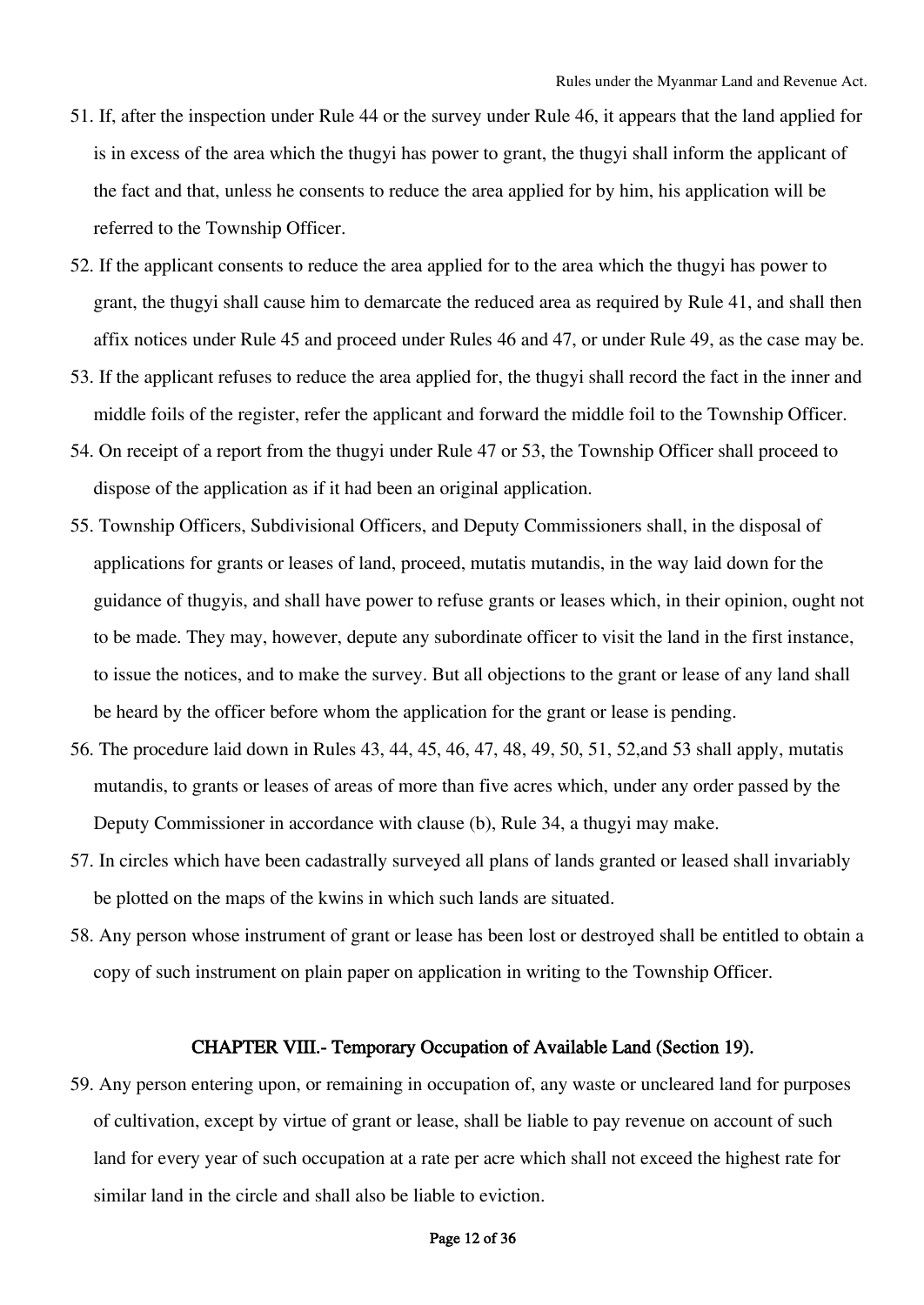60. No person shall enter upon temporary occupation of any land for any other purpose than cultivation without a written license from the Subdivisional Officer or from the Deputy Commissioner, who are empowered to grant licenses for other purposes than cultivation up to the following limits:\_

|                        |           |           |               |               |               | Acres. |
|------------------------|-----------|-----------|---------------|---------------|---------------|--------|
| Subdivisional Officers | $\ddotsc$ | $\cdots$  | $\ddotsc$     | $\cdot \cdot$ | $\ddotsc$     |        |
| Deputy Commissioners   | $\ddotsc$ | $\ddotsc$ | $\cdot \cdot$ | $\ddotsc$     | $\cdot \cdot$ | 10     |

The license shall be in the form given in Appendix No. III.

Any person who occupies any land for purposes other than cultivation without a license shall be liable to pay revenue on account of such land for every year of such occupation at a rate per acre which shall not exceed double the amount of the highest rate for similar land in the circle and shall also be liable to summary eviction. No person shall acquire be length of possession or otherwise any right over lands occupied under this chapter except the right to occupy such land until the end of the year for which he may have paid the revenue assessed thereon.

# CHAPTER IX.- Taungya Lands (Section 21.)

- 61. Application may be made to the Deputy Commissioner by any tribe or family practising taungyacultivation for the allotment of a tract of land for the purposes of such cultivation. Explanation.\_ Taungya-cultivation is cultivation on temporary hill clearings.
- 62. On receipt of the application under Rule 61, the Deputy Commissioner shall cause the tract applied for to be demarcated and shall give notice of the application to the local Forest Officer. He shall also issue a proclamation calling upon any persons having interests in such land and objecting to the proposed allotment to appear and state their objections on a day which shall be not less than 60 days from the date of issue of the proclamation.
- 63. If any objections are made by the local Forest Officer, the Deputy Commissioner shall report the case to the Commissioner with his opinion, and the Commissioner shall decide whether the allotment is to be made or not, or whether any alteration is to be made therein.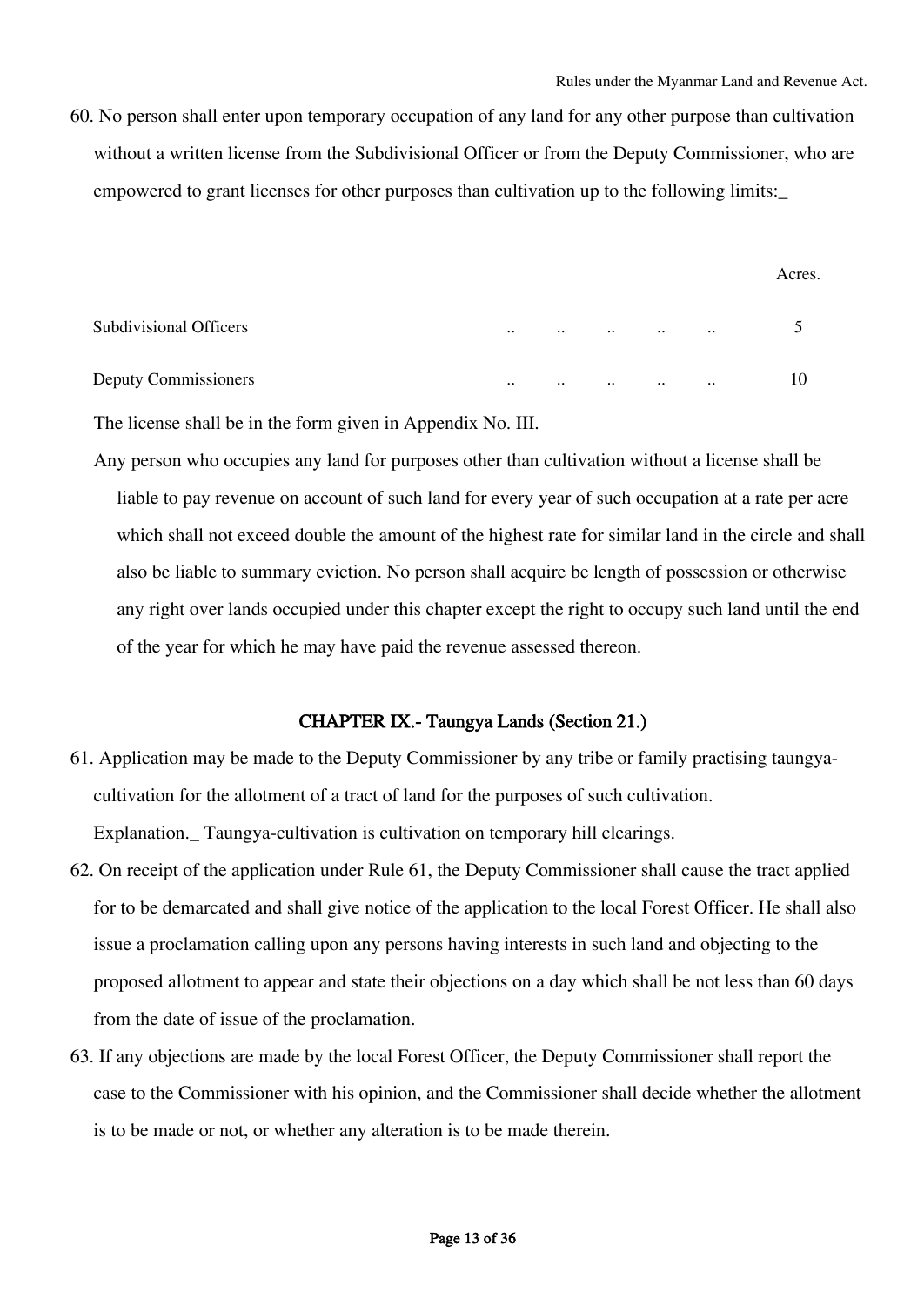- 64. If any objections are made by private persons, the Deputy Commissioner shall; on the date named in the proclamation, enquire into and decide upon them.
- 65. If the tract to be allotted exceeds five square miles in extent, or if it is situate in a district where the demarcation of reserved forests is not complete, the case must be reported for sanction to the Chief Commissioner. The districts in which the demarcation of reserved forests is complete shall be from time to time notified in the local Gazette for the purposes of this rule. But such notification shall not bar the formation of further reserved forests if the Chief Commissioner so direct.

# CHAPTER X.\_ Special Rules for the allotment of lands for Taungya-cultivation in the Karen Hills Subdivision of the Taungoo District.

- 66. Land shall be allotted in the Karen Hill Tracts for the use of tribes or families practising taungyacultivation. Taungya-cultivation shall include the raising of all kinds of produce within any "ya."
- 67. Land so allotted shall be defined by natural boundaries wherever practicable, such as the top or bottom of a hill, or range of hills, or a stream. In cases where natural landmarks are not available, the boundaries of the allotted lands shall be fixed with reference to such natural landmarks, the distance in feet or yards being stated. The tribes or families to whom such land is allotted must erect such boundary marks as the Deputy Commissioner may direct.
- 68. The land allotted to each tribe or community shall be within the area where such tribe or community has regularly carried on taungya-cultivation within 15 years past, and shall comprise such portion of that area as may under the rules contained in this chapter appear just and proper. Where any particular area is claimed by one or more tribes or communities as regularly cultivated by them, it shall be allotted according to priority of occupation.
- 69. The land allotted to each tribe or community must be in one or more continuous blocks.
- 70. Land is to be allotted for the use of the tribe or community, not to individuals. The claims of individuals to particular portions of land thus allotted shall be settled, whenever practicable, by the headmen. If the headmen are unable to settle them, the claims shall be summarily determined by the Township Officer, subject to the general control of the Deputy Commissioner.
- 71. The area to be allotted shall include village sites. No allotment shall, save for the purpose of obtaining natural boundaries to the allotment, include land which has not been cultivated or used as a site for a village or hamlet in regular routine within the 15 years last past, and no allotment shall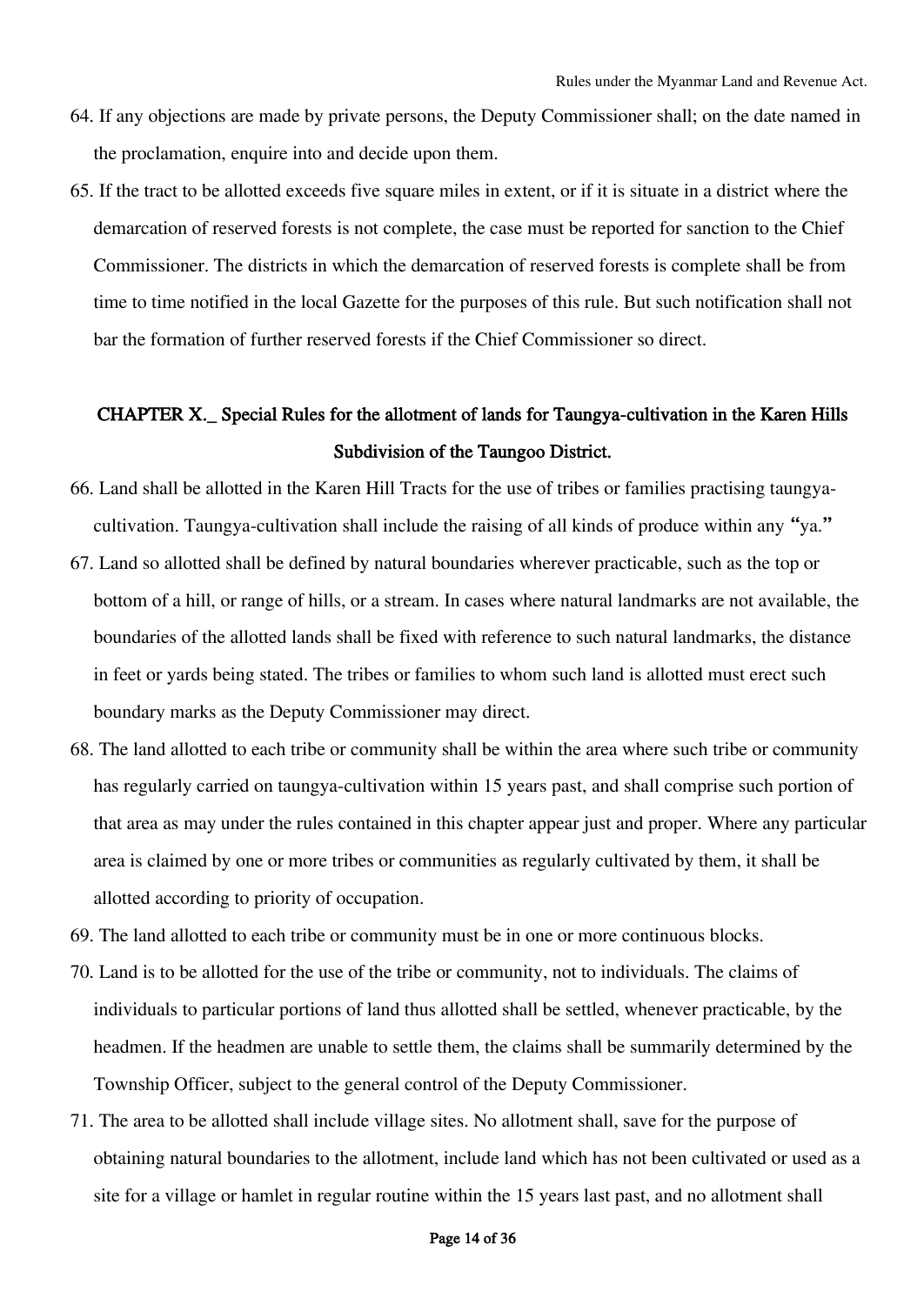include land which falls within any sanctioned reserved forest. It shall not be obligatory to allot the whole of the land found to have been so used during the past 15 years. The allotting officer will use his discretion in restricting allotments to areas strictly required for taungya rotation according to the custom of the tribe or the community concerned.

- 72. No grants shall be given to outsiders and no squatting by outsiders shall be permitted within any allotment. Every allotment shall be strictly reserved for the use of the Karen taungya-cultivators of the tribe or community to which it has been allotted.
- 73. The members of any tribe or community for whom an area has been allotted under the rules contained in this chapter may transfer their rights in such area to any other member of the same tribe or community, but not to any other person. The transfer of any interest in land granted for taungyacultivation under these rules to a person not a member of the tribe shall be null and void.
- 74. The fact of an area having been allotted under the rules contained in this chapter to the tribe or community to which any person belongs shall in no way preclude such person from bringing any land outside such allotment under permanent cultivation, provided he obtains from the Revenue authorities the requisite sanction to occupying such land. Any person thus bringing land under permanent cultivation shall have exactly the same rights as to the occupancy of such land and as to the acquisition of the status of landholder with respect to it as if it were held under the Myanmar Land and Revenue Act and the rules under that Act.

<Amendment 18.06.1989>

- 75. A record shall be kept in the Deputy Commissioner's office of every allotment made under the rules contained in this chapter and a copy of such record shall be deposited in the office of the township in which such allotment is situated.
- 76. Such record shall show the boundaries of each allotment, the tribe or community to which it has been assigned, the estimated area of such allotment, and any other particulars which may appear necessary.

### CHAPTER XI.- Allotment of Grazing-grounds (Section 20).

77. The Deputy Commissioner may, if he considers that the inhabitants of any village stand in need of an allotment of grazing-ground, proceed to set out by metes and bounds such land as he considers should be so allotted, and cause it to be surveyed and a plan to be made thereof. The term "grazing-ground" includes the necessary cattle-paths or approaches to such grounds.

## Page 15 of 36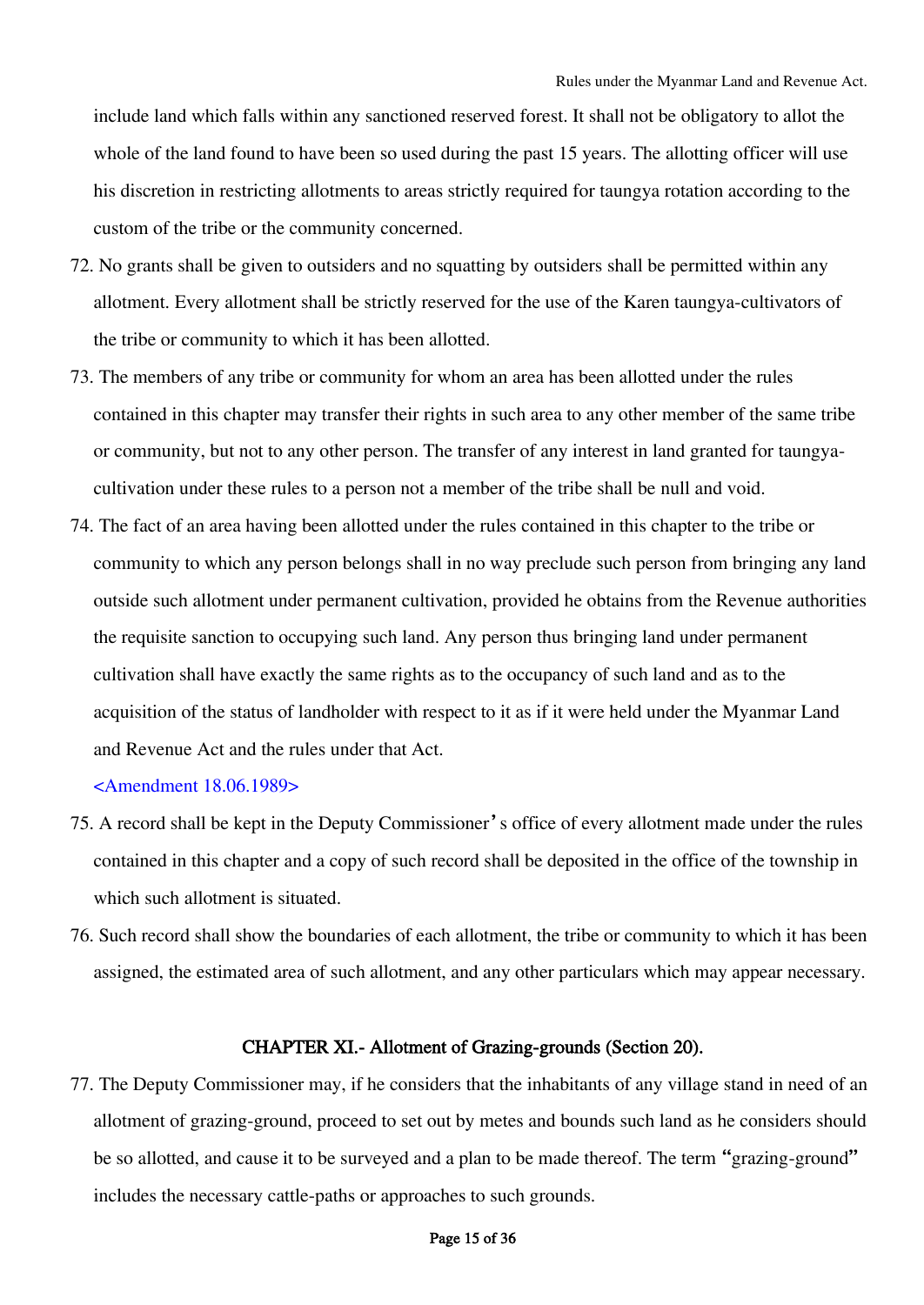- 78. A notice in form prescribed in Appendix No. VII, together with a copy of the plan of the land, shall be affixed to the houses of the headmen of the villages in the neighbourhood of which the said land is situate, informing them of the Deputy Commissioner's intention to allot it as a grazing-ground and fixing a day, not less than 15 days distant from the date of the notice, on which any of the inhabitants of the neighbouring villages may appear before the Deputy Commissioner and state any objection which they may have to the proposed allotment.
- 79. The Deputy Commissioner, after hearing any objections which may be raised to such allotment, or if no objection be raised, then, after making any further enquiry which he may consider necessary, if he is of opinion that the whole or any portion of the land should be allotted as a grazing-ground, shall pass orders determining the area to be allotted, and the villages for whose benefit the allotment is made, shall thereupon enter the grazing-ground, in, the register prescribed in Appendix No. XXXII, cause a final demarcation of it to be made, and issue a notice of final allotment in the form prescribed in Appendix No. VIII. After the issue of this notice the land may be used as a grazing-ground by the inhabitants of the villages named in the Deputy Commissioner's order of allotment and shall not be occupied or disposed of for any other purpose until the Commissioner shall so direct.
- 80. When any grazing-ground has been finally demarcated under Rule 79, any person who occupies any part of such grazing-ground for purposes other than grazing, or who, without the special sanction of the Deputy Commissioner, cuts, fells, or removes trees or underwood from such grazing-ground, or who removes grass therefrom during the months of December to May inclusive, shall be liable, on conviction before a Magistrate, to a fine not exceeding Rs. 50, or in default, to imprisonment of either description for a term not exceeding 15 days.
- 81. In the circles or parts of districts where the process of making a cadastral survey and assessment of the land revenue is in progress, the Settlement Officer of the district shall report to the Deputy Commissioner the locality and areas of the lands which he considers should be reserved as grazinggrounds. The Deputy Commissioner shall, if he approves of the Settlement Officer's proposals, take the steps necessary for the reservation of the lands as prescribed in Rules 77, 78, and 79.
- 82. The Deputy Commissioner may direct any Subdivisional Officer or Township Officer to make the preliminary inquiry, issue notices, and hear objections in regard to the allotment of grazing-grounds.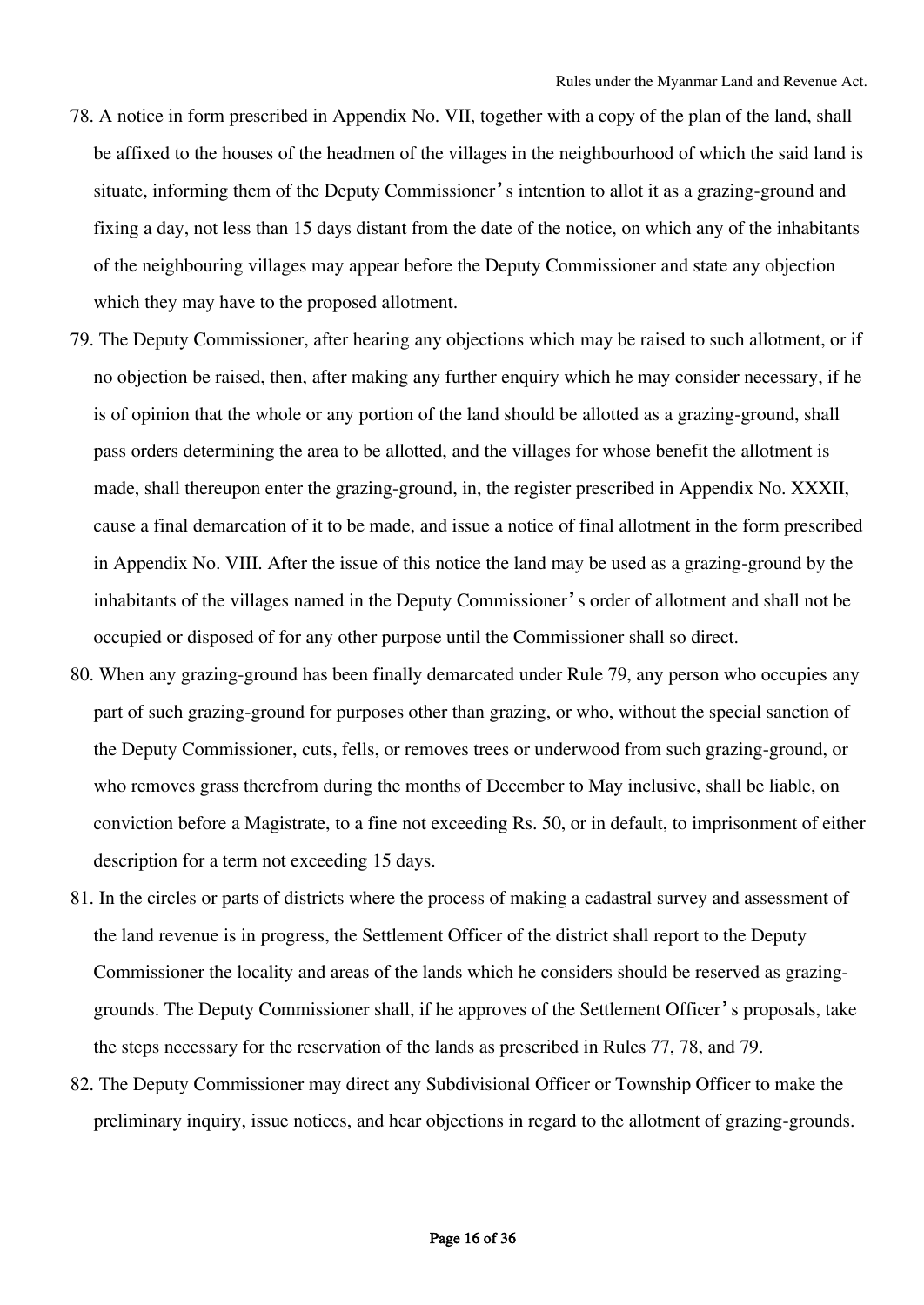# CHAPTER XII.\_ Relinquishment, Permanent and Temporary, of Land; Recovery of Possession within 12 years [Sections 12, 13, 41, 43, and 58 (a)].

83. If any person in possession of land assessed to revenue intends to relinquish permanently the whole or any portion of his land, he shall report his intention in writing to the thugyi of the circle in which the land is situate on or before the 15th May, failing which he will be liable to pay revenue at the full rate for the current year.

The thugyi shall give the petitioner a receipt in the form prescribed in Appendix No. IX.

- 84. When any person in possession of land claiming the status of a land-holder in respect thereof desires temporarily to relinquish the possession of the same, he shall present the petition required by section 12 of the Land and Revenue Act to the thugyi on or before the 15th May. The thugyi shall give the petitioner a receipt in the form prescribed in Appendix No. IX and shall enter the details of the report in the register prescribed in Appendix No. X, and shall cause an extract copy of the register to be affixed as a notice on the house of the headman of the village nearest to the land relinquished. Every order of a thugyi under this rule shall be subject to the confirmation of the Deputy Commissioner.
- 85. If at any time within twelve years from the date on which land has been temporarily relinquished and taken over by the thugyi, the petitioner or any person alleging that he is the successor in interest of the petitioner from whom the land was taken, apply to the Deputy Commissioner or Subdivisional Officer to be reinstated in possession of the same, the Deputy Commissioner or Subdivisional Officer shall cause a notice in the form given in Appendix No. XI to be served in the manner prescribed for the service of a summons under the Civil Procedure Code on the person in occupation of the land and shall then proceed in accordance with section 13 of the Land and Revenue Act.

### CHAPTER XIII.\_ Assessment of Land (Section 24).

- 86. For purposes of measurement and assessment of land the standard unit of area shall be one acre. All measurements of land shall be made and recorded in acres and decimal parts of an acre; and all assessments of land shall be made upon acres and decimal parts of an acre.
- 87. The area of all land liable to assessment shall be ascertained by annual or periodical measurement and by such agency as the Chief Commissioner may from time to time direct.
- 88. If the whole or any part of a holding is left uncultivated during any year of assessment, the revenue shall be assessed on such whole or part in respect of that year at the rate of two annas per acre. But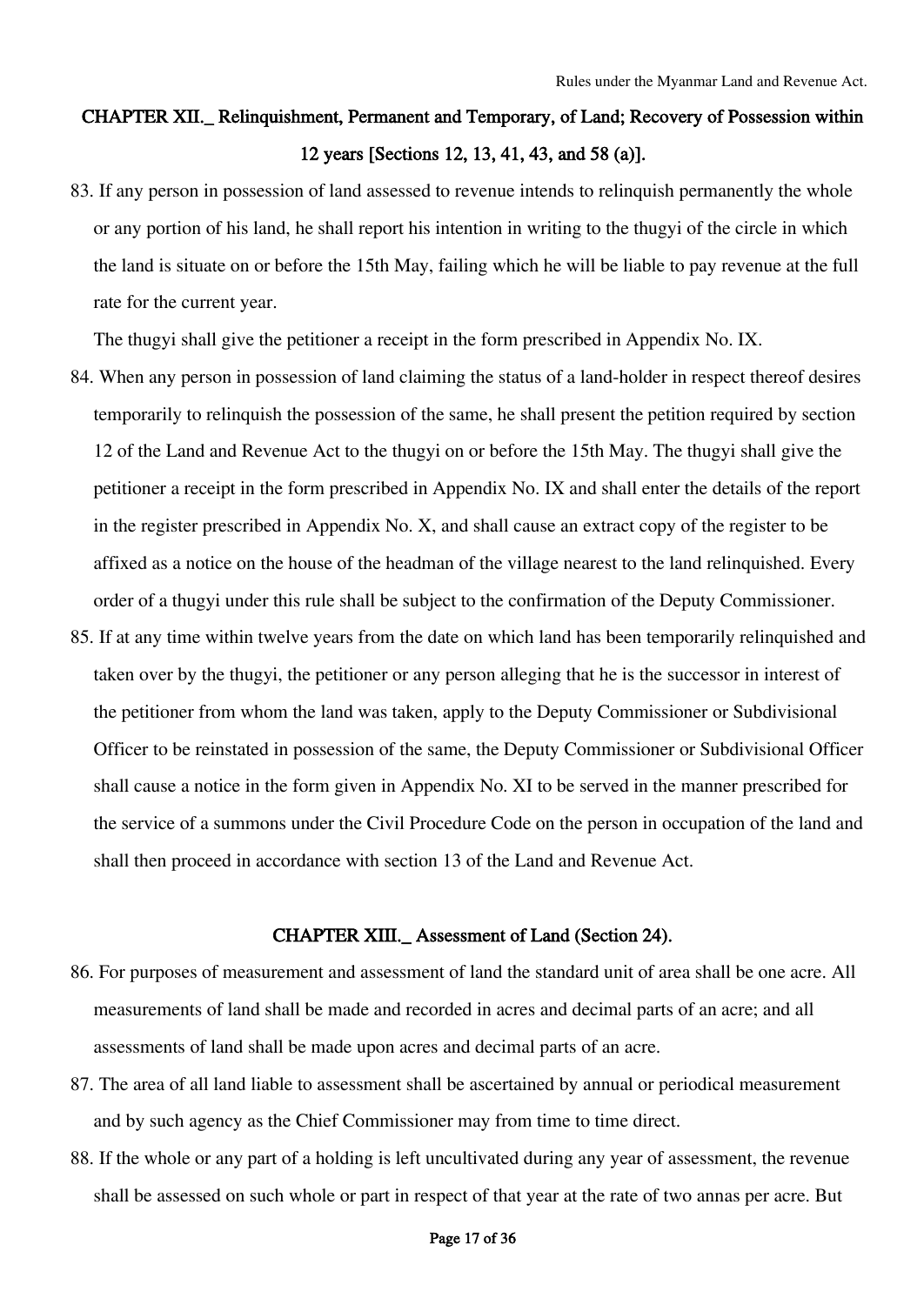the Deputy Commissioner is empowered to exclude from the operation of this rule lands which have during the five years next preceding been generally sublet or lands granted revenue-free for a term of years, but not brought under cultivation on the expiration of the period of exemption.

- 89. Revenue may, if the Chief Commissioner so direct, be levied at a fixed rate per tree on palms or fruit trees. Provided that\_
	- (a) revenue shall not be levied on trees which have not arrived at maturity, or on trees belonging to any monastery, pagoda, or other sacred building;
	- (b) toddy palms which are left untapped for any reason may be assessed at such special rates as may be fixed from time to time by the Chief Commissioner.

# CHAPTER XIV.\_ Land Revenue, Year of assessment of, Liability to pay, Remissions of, Collection of. PART I. Year of Assessment [Sections 41-43 and 58 (a)].

- 90. The year of assessment of land revenue shall be the agricultural year, that is to say, commencing on the 1st July and ending on the 30th June following.
- 91. The revenue assessed on land shall fall due on the following dates:\_
	- (a) on all land which is liable to assessment, except land on which kaing-cultivation is carried on, on the 15th February;
	- (b) on all land on which kaing-cultivation is carried on,- on the 1st April.
	- Explanation.- For the purposes of this rule kaing-cultivation shall include cultivation of sessamum, tobacco, cotton, wheat, mayin or dry-weather paddy, and of such other crops as the Chief Commissioner may from time to time direct.

# CHAPTER XV.\_ Collection of Land Revenue [Sections 43-51 (a) and (b) ].

# Time when, Place where, and Person to whom, Land Revenue is due.

- 92. Land revenue shall be payable to the thugyi of the circle in which the land is situate.
- 93. The thugyi of each circle shall annually prepare a separate land revenue assessment-roll for each kwin or village in his circle. In circles or parts of circles which have been cadastrally surveyed, the land revenue assessment-roll shall be in the form given in Appendix No. XXVI. In circles or parts of circles which have not been cadastrally surveyed, the land revenue assessment-roll shall be in the form given in Appendix No. XXXIV.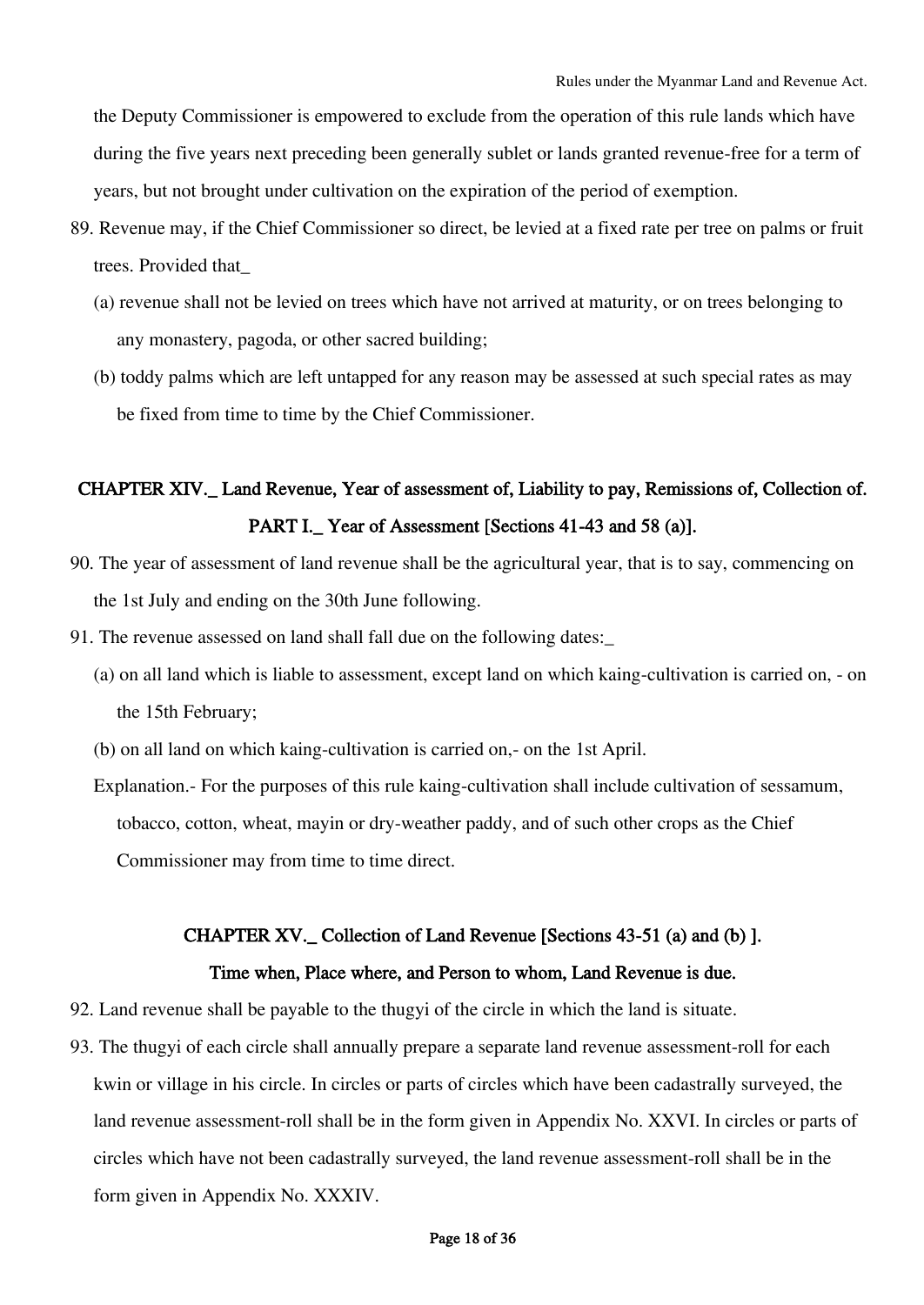- 94. When the thugyi has completed the preparation of the land revenue assessment-rolls, he shall submit them to the Deputy Commissioner.
- 95. The Deputy Commissioner shall then cause to be prepared notices of demand in the form given in the outer foil of Appendix No. XIII. The amount of rupees payable by each person shall be expressed both in words and figures, and no person shall be bound to pay the amount entered in the notice of demand unless the number of rupees is so expressed in both words and figures.
- 96. All notices of demand shall be dated and signed by the thugyi and shall be served by the thugyi in person, or by such other agency as he may employ, on the person named therein, or, if such person cannot be found, shall be published for ten days by fixing a copy upon the door of the house or upon the wall of the court-house or other conspicuous building in the town or village in which such person last resided.
	- No person shall be bound to pay any sum on account of land revenue unless a written notice of demand in the prescribed form has been duly served upon him or been duly published.

After issue of the notices of demand the thugyi shall proceed to collect the revenue.

- 97. On payment of the sum due by each person as shown in the notice of demand, such person shall be furnished by the thugyi with a receipt in the form given in the middle foil of Appendix No. XIII. The amount of rupees paid shall be expressed both in words and figures in the receipt.
- 98. The thugyi shall keep a memorandum in the form given in the inner foil of Appendix No. XIII of the amount due from each person, the date of service or publication of the notice of demand, the amount paid, and date of payment. In all cases of default where the thugyi institutes proceedings for recovery of arrears of land revenue or cesses, this memorandum shall be produced before the Court in evidence of the due service of the notice of demand and of the amount of the arrear.
- 99. For the purposes of Rules 95, 96, 97, and 98, the thugyi shall be supplied with blank forms, bound together in volumes, of the notice of demand, receipt, and memorandum in trifoil, as shown in Appendix No. XIII.
- 100. If any person from whom land revenue has been demanded wishes to object to the amount demanded, he must state his objections in writing to the Township Officer within ten days of service or publication of the notice of demand. The Township Officer shall, after making full enquiry into the merits of the objections, report the facts to the Subdivisional Officer or Deputy Commissioner. The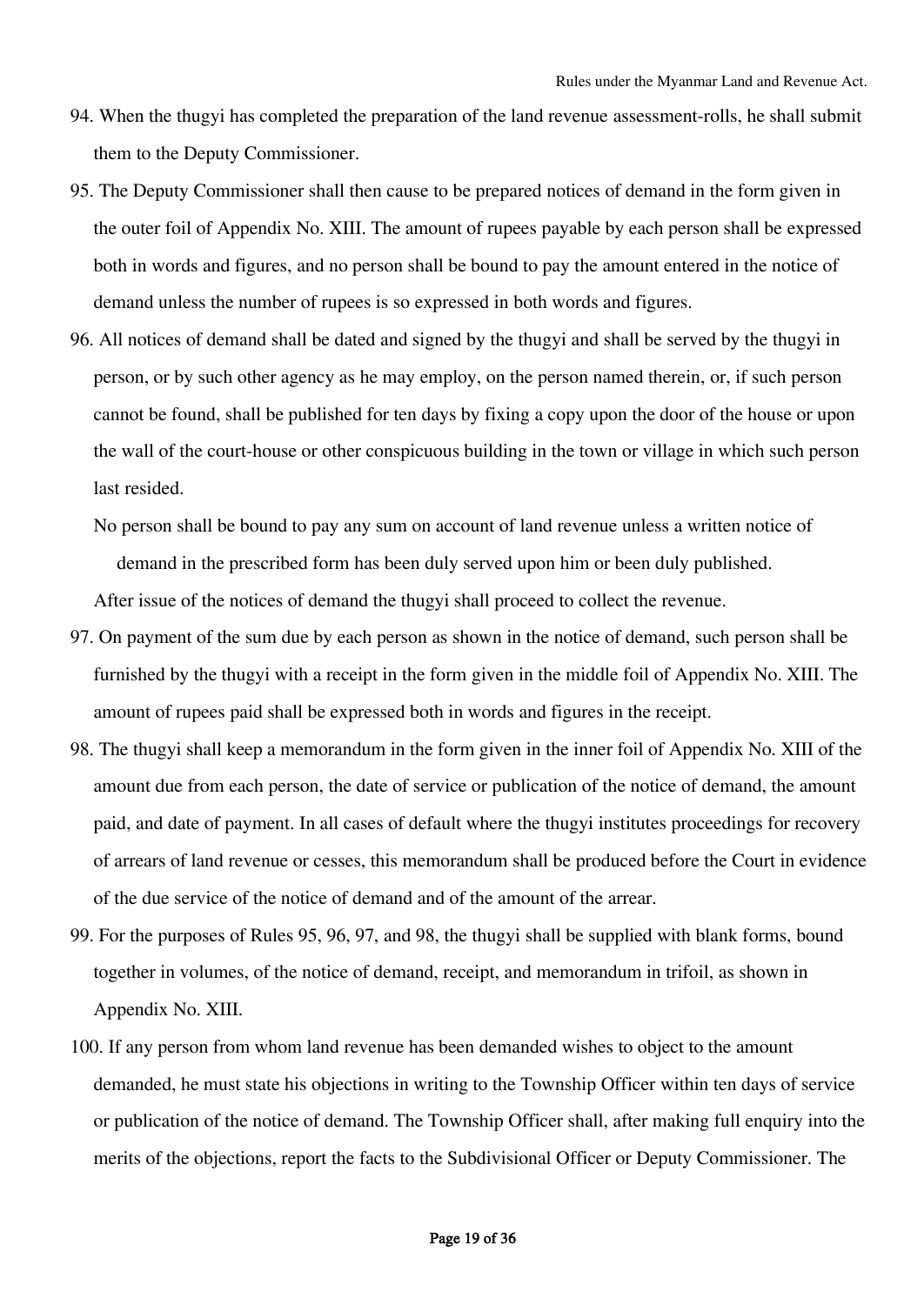Deputy Commissioner or the Subdivisional Officer shall, after necessary enquiry, decide upon the objections.

# CHAPTER XVI.- Recovery of Arrears of Land Revenue (Sections 43-51).

- 101. An arrear of land revenue may be realized as if it were the amount of a decree for money passed against the defaulter in favour of the thugyi in the manner prescribed by the Code of Civil Procedure, and proceedings may be instituted before the Township or Subdivisional Officer or the Deputy Commissioner.
- 102. When an application for execution for the recovery of arrears of land revenue is made, such application shall contain the following particulars:\_
	- (a) the names of the thugyi and the defaulter;
	- (b) the date of expiry of notice issued under Rule 96;
	- (c) whether any objection has been preferred to assessment under Rule 100;
	- (d) the amount of revenue due;
	- (e) the name of the person against whom execution is sought;
	- (f) the mode in which the assistance of the Township or Subdivisional Officer or Deputy Commissioner is required, i.e., whether by arrest and imprisonment of the person named, or by attachment of his property (other than land), or by both arrest and attachment, or by attachment and sale of his holding.
	- The notice to show cause prescribed by section 45 of the Land and Revenue Act shall be in the form given in Appendix No. XIV.
- 103. If the process issued be for arrest and imprisonment of the defaulter, the officer executing the process shall, if the defaulter offers to pay up the arrear with costs of process, conduct the defaulter to the thugyi of the circle or to the Township or Subdivisional Officer, whoever may be nearest, and shall not release the defaulter until payment of the arrear with costs has been made to one or other of the officers named. The officer executing the process shall not receive any money offered by the defaulter in satisfaction of the decree or costs of process.
- 104. In the event of a contumacious default, or when there is no likelihood of the amount due being otherwise recovered, and the land appears to be of such value that it can readily be sold for an amount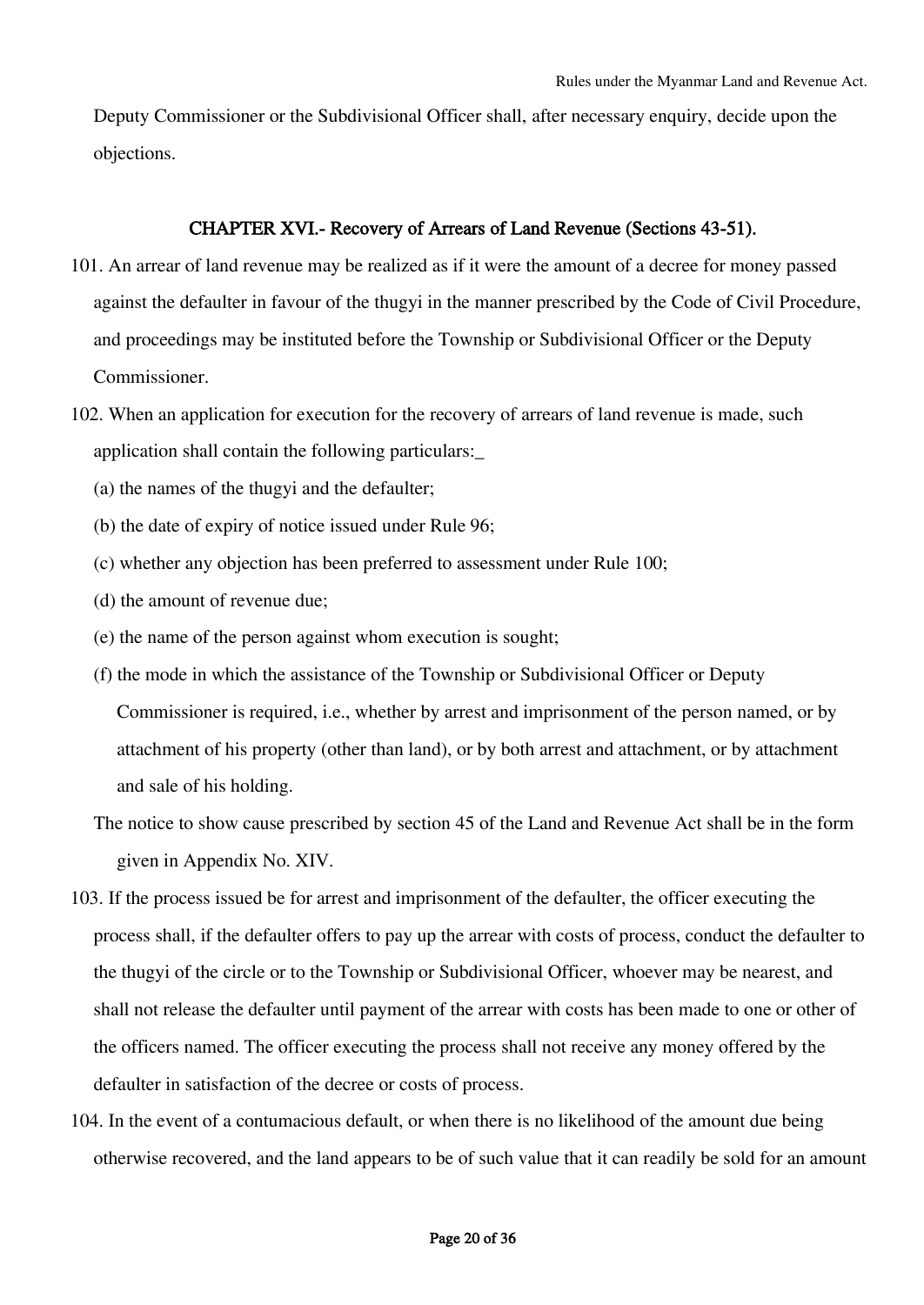which will cover the amount of the arrear, the Township or Subdivisional Officer shall proceed, in the first instance, against the land of the defaulter.

- 105. In proceeding against the land of a defaulter the Township or Subdivisional Officer or Deputy Commissioner shall issue a notice in the form prescribed in Appendix No. XV requiring the defaulter to pay the amount due within ten days or show cause why the land should not be sold or taken possession of by Government. On the expiration of the period of ten days, if the arrear has not been paid, the Township or Subdivisional Officer shall proceed to the village in which the land of the defaulter is situate, and if it appears that a permanent, heritable, and transferable right of use and occupancy exists in the land, he may sell by public auction the right in the whole of the land or in such part thereof as he may deem sufficient for the realization of the arrear. The boundaries of the land to be sold shall be specified before the sale, and the sale shall be advertized and proclaimed in the village ten days before the date fixed for the auction. The thugyi shall attend at the auction and may buy in the land on behalf of Government if the highest bid falls short of the amount of the arrear and costs.
- 106. The Township or Subdivisional Officer shall make a brief proceeding, stating the reasons for the process adopted and giving the area and boundaries of the land sold and shall, if possible, attach a plan of the land to the proceeding. He shall then immediately cause the thugyi to make the necessary alterations in the register of holdings and shall furnish the auction-purchaser with an authenticated copy of his proceeding.
- 107. If, after liquidation of the arrear and costs, there should be any surplus from the purchase-money paid, such surplus shall be disposed of in the way prescribed in section 47 of the Land and Revenue Act.
- 108. If the Township or Subdivisional Officer proceeding against the land finds that no permanent, heritable, and transferable right of use and occupancy exists therein, he may, by a proclamation in the form prescribed in Appendix No. XVI published on the land, declare that he has taken possession of such land on behalf of Government, and may summarily eject any person found in occupation of such land. The proclamation shall be read on the land by the thugyi in presence of the neighbouring cultivators.
- 109. All revenue recovered by process shall be made over to the thugyi of the circle in which the land is situated, unless the Township or Subdivisional Officer is of opinion that the thugyi did not use proper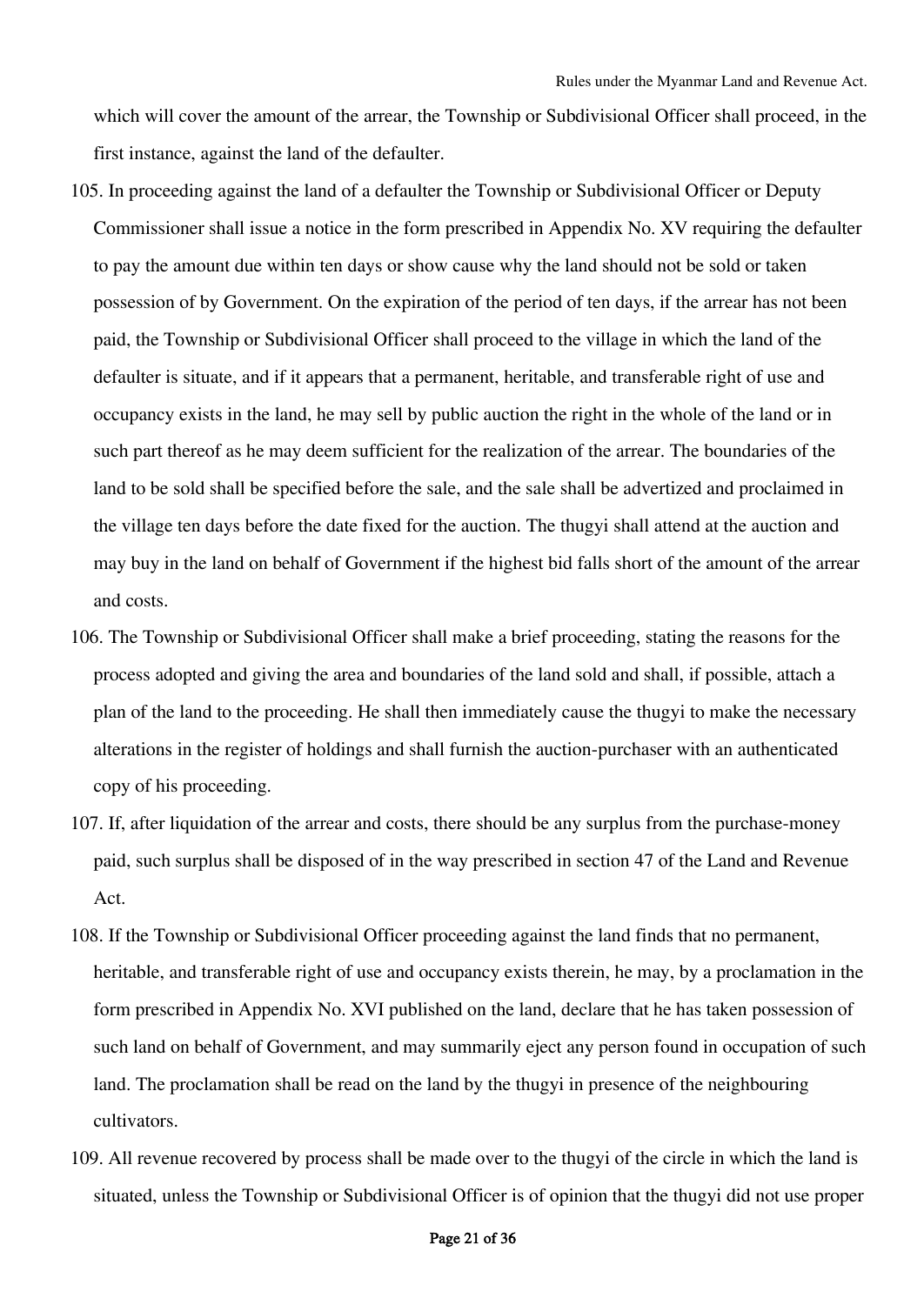endeayours to collect the revenue, in which case he shall send the amount recovered to the Deputy Commissioner, and no commission shall be paid to the thugyi on such amount.

# CHAPTER XVII. Land-rate in lieu of Capitation-tax (Sections 35, 36, and 43).

110. Land-rate in lieu of capitation-tax shall fall due on the 1st August of each year.

### CHAPTER XVIII. - Capitation-tax [Sections 34, 35, 43, and 58 (b)].

- 111. Capitation-tax shall fall due on the 1st August of each year.
- 112. Any person liable to pay capitation-tax who is absent from his usual place of residence at the time when the assessment-roll is prepared, and thereby escapes assessment, shall be liable to be assessed at any other time.
- 113. The following persons or classes of persons shall be permanently exempt from the payment of capitation-tax:-
	- (a) Government servants and pensioners;
	- (b) village headmen;
	- (c) ministers, priests, and teachers of religion;
	- (d) schoolmasters;
	- (e) persons incapacitated from earning their own livelihood;
	- (f) subjects of foreign States visiting British Myanmar without the intention of settling and not engaged in any trade or occupation;
	- (g) such other persons or classes of persons as the Chief Commissioner may from time to time by notification exempt.
	- The following class of persons shall be exempt from the payment of capitation-tax for the terms hereinafter provided:-
	- Immigrants from countries outside of British Myanmar, -for five years after their first coming to settle.

### <Amendment 18.06.1989>

114. The Deputy Commissioner may grant exemption from payment of capitation-tax to any persons who have rendered special service to the public or to Government, for periods not exceeding five years, subject to the control of the Commissioner of the division. If it be considered advisable in any

### Page 22 of 36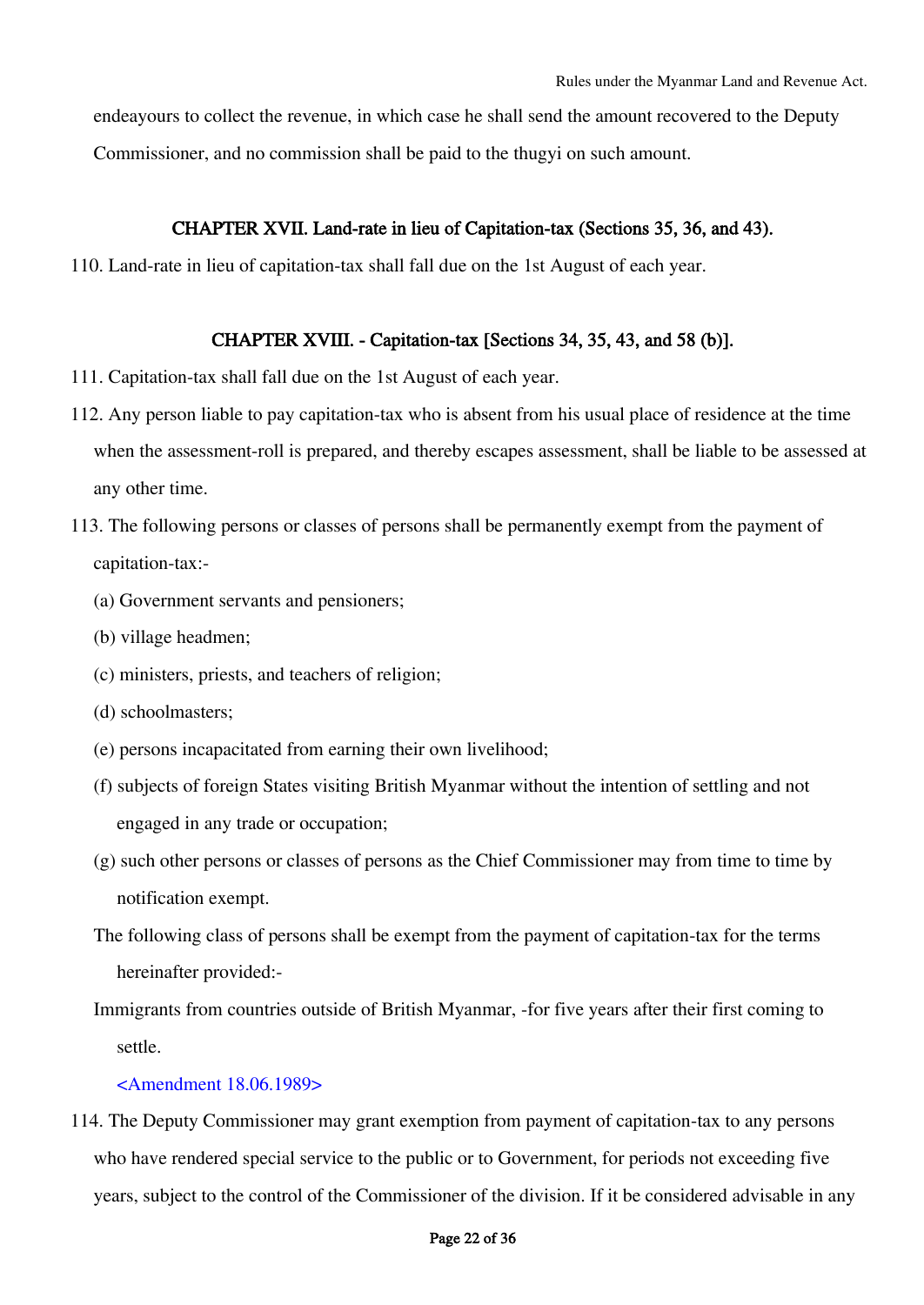case to grant exemption for a longer period, the previous sanction of the Chief Commissioner must be obtained.

- 115. Applications for exemption from capitation-tax may be made at any time during the year.
- 116. The Deputy Commissioner is empowered to grant, on application, exemption-tickets to all persons entitled to exemption under Rules 113 and 114. The Deputy Commissioner may empower any Subdivisional Officer to grant exemption-tickets within his subdivision.
- 117. Remissions of capitation-tax may be granted by the Deputy Commissioner to persons who from poverty are unable to pay the tax, or whose ability to earn a livelihood would be impaired of payment were enforced.
- 118. Rules 93, 94, 95, 96, 97, 98, 99, and 100 for the collection of land revenue shall apply, mutatis mutandis, to the collection of capitation-tax. The notice of demand, receipt, and memorandum shall be in the form given in Appendix No. XVII.
- 119. The rules for the recovery of arrears of land revenue shall apply, mutatis mutandis, to the recovery of arrears of capitation-tax. But no proceedings under sections 46-50 of the Land and Revenue Act shall be taken against the land of a defaulter; and no person committed to jail for default in payment of capitation-tax shall be detained in jail for more than fifteen days.
	- An annual capitation-tax register shall be kept by the thugyi in the form given in Appendix No. XXXV.

# CHAPTER XIX.- Salt Excise Revenue (Section 39).

- 120. Applications for licenses to manufacture salt shall be presented through the thugyi of the circle to the Township Officer, who shall pass orders either granting or refusing the license. The license shall not be issued until the revenue due thereunder has been paid, and it shall expire with the close of the year of assessment, i.e., on the 30th June.
- 121. The application shall state the number and size of pots and iron cauldrons which the applicant intends to use during the year. The license shall be in the form given in Appendix No. XVIII.
- 122. In lieu of the duty payable under the law for the time being in force, an annual sum as a composition may be assessed upon the pots or cauldrons used in the manufacture of salt at such rate as the Chief Commissioner may from time to time direct. The rate shall be so calculated that the sum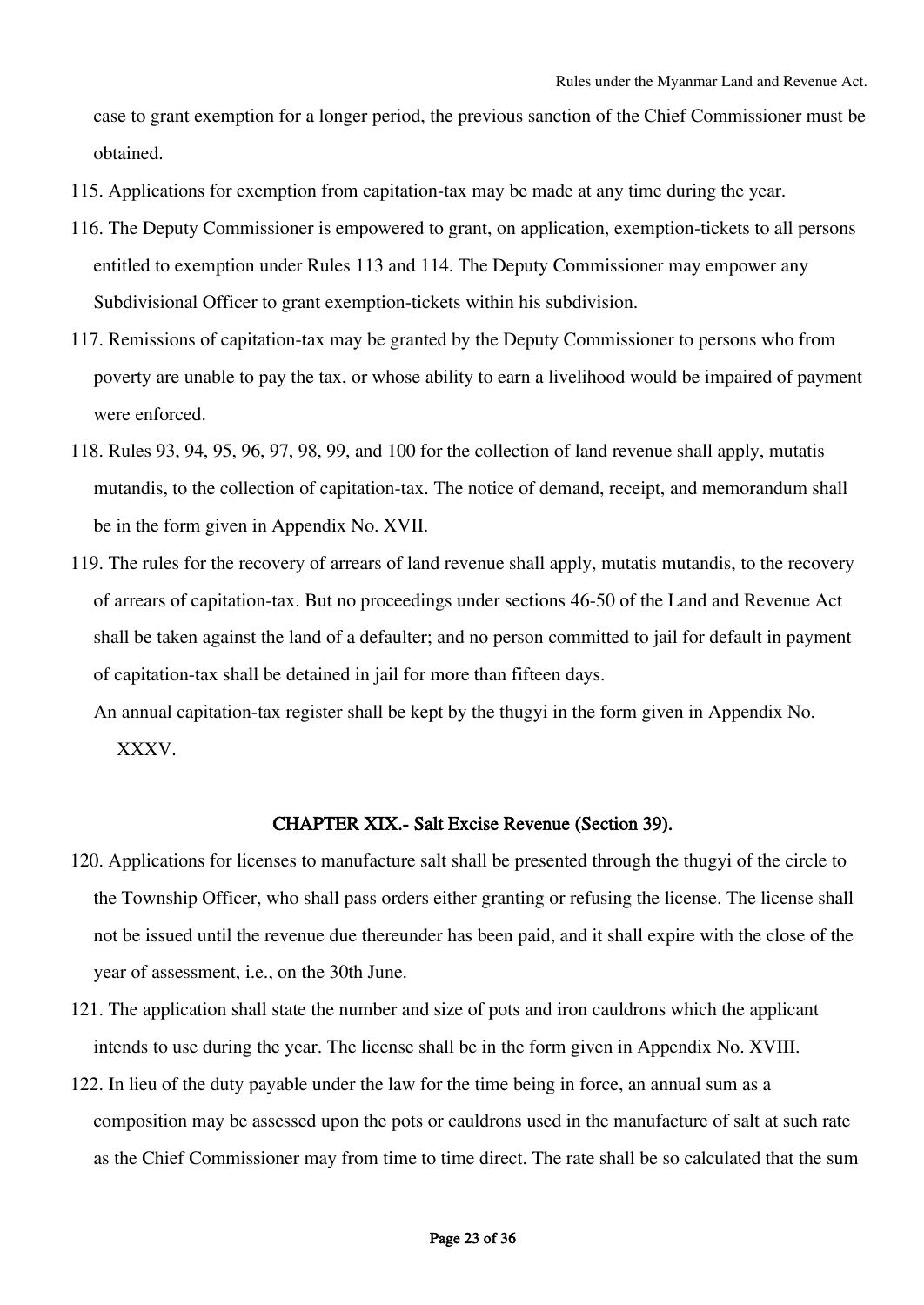payable as composition shall be as nearly as possible the sum which would be payable as duty on the quantity of salt manufactured.

### CHAPTER XX.\_ Minor Forest and other Revenue (Section 40).

- 123. The farm of the right of preparing or collecting beeswax, honey, lac, cardamoms, bat's guano, and other forest produce, or edible birds'-nests under section 40 of the Land and Revenue Act may be sold annually in any defined or demarcated tract, by public auction, to the highest approved bidder, by the Deputy Commissioner or by any Revenue Officer whom he may depute in that behalf.
- 124. In cases where it is unadvisable to sell such right by public auction, licenses may be granted, either for one year or for a term of years, on such conditions and in such manner as the Deputy Commissioner, with the previous sanction of the Commissioner, may direct.
	- Provided that in any forest which under the law in force for the time being may have been declared a reserved or a village forest, the Chief Commissioner may direct the farms or licenses for preparing or collecting the forest produce mentioned in the last preceding rule to be sold or granted by the Conservator of Forests, or by any officer whom the Conservator of Forests may authorize in that behalf.

### CHAPTER XXI.\_ Fees, Processes, and Costs [Section 58 (b)].

125. The fees for serving and executing revenue processes, exhibited in the following table, shall be paid by the person at whose instance the process is issued:\_

|                                                     |           |           |           |                                                           | Rs.            | А.             | <b>P.</b>      |
|-----------------------------------------------------|-----------|-----------|-----------|-----------------------------------------------------------|----------------|----------------|----------------|
| Summons on witness                                  | $\ddotsc$ | $\ddotsc$ | $\ddots$  | $\mathcal{L}^{\text{max}}$ and $\mathcal{L}^{\text{max}}$ | $\overline{0}$ | 8              | $\overline{0}$ |
| Summons, notice, proclamation, or other process not |           |           |           |                                                           |                |                |                |
| specially provided for                              | $\ddotsc$ | $\ddotsc$ |           | $\mathbb{R}^2$                                            | $\overline{0}$ | 8              | $\overline{0}$ |
| Warrant of arrest or attachment of property         |           |           | $\ddotsc$ | $\mathbf{a}$ .                                            | $\overline{1}$ | $\overline{0}$ | $\overline{0}$ |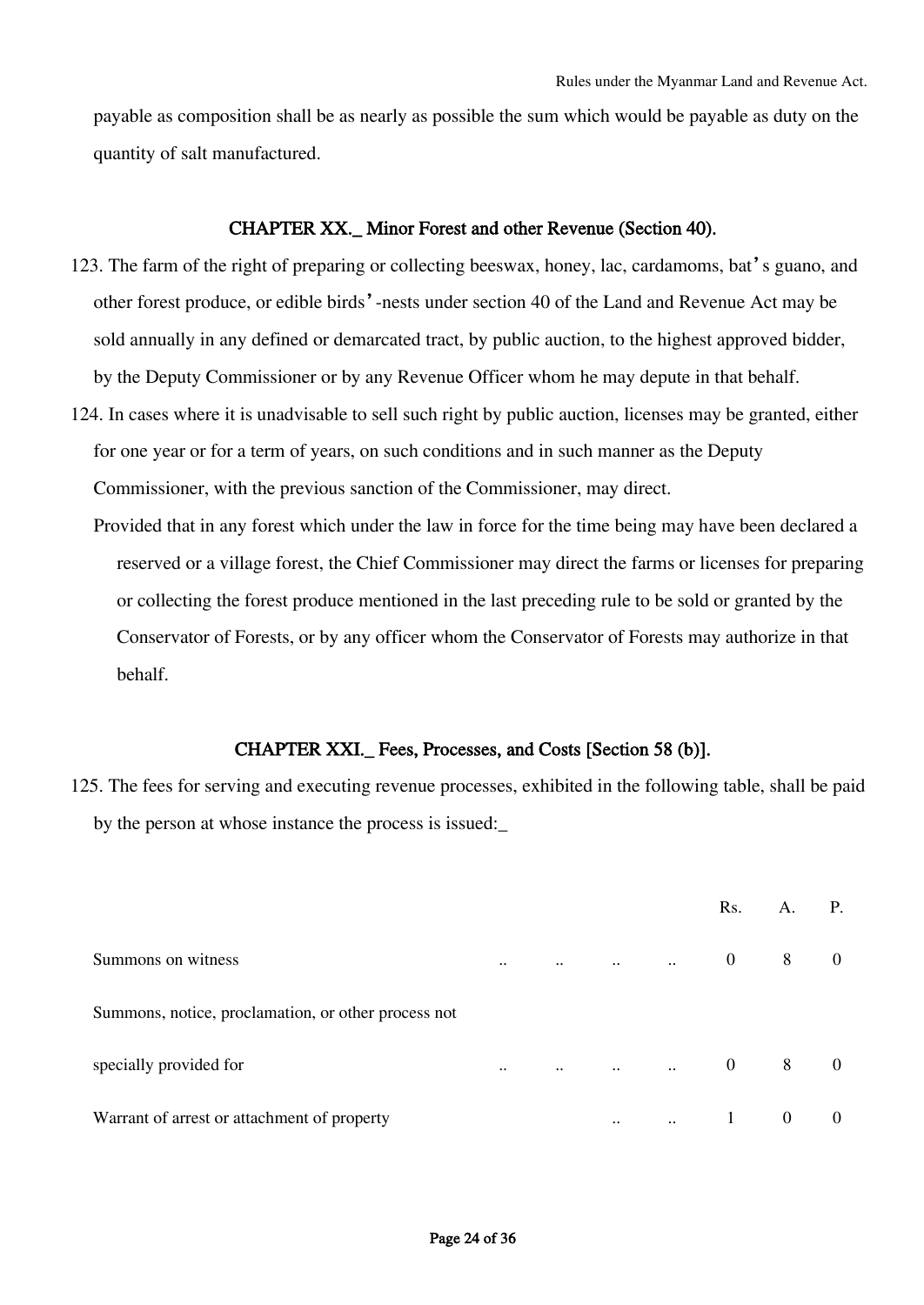- 126. An extra charge, to be paid in advance, and calculated at the rate of eight annas per diem, will be made where it is necessary to appoint a person for the safe custody of property attached.
- 127. All fees shall be paid by court-fee labels, which shall ordinarily be attached to the application or order for the issue of process and not to the process itself.
- 128. Processes issued by, or at the instance of, a Revenue Officer acting in his official capacity, shall be served free of charge; but the officer deciding any case may, if he thinks fit, direct the payment of the whole or any part of the fees leviable under these rules to be made by any of the parties to the case and may recover them as arrears of land revenue. The fees so recovered shall be attached in court-fee labels to the order directing the payment of the fees.
	- Provided that if the process issued be a notice under the proviso to section 45 of the Land and Revenue Act, and if it be decided to levy the fee chargeable under Rule 125 for serving such process, the amount of the fee shall be entered in the notice and shall be recovered from the defaulter along with the amount of the arrear.
- 129. In cases before a Revenue Officer, the pleader's fees, calculated at the rates specified in the following scale, may be included in the costs awarded:\_
	- (a) If the case relates to the possession, occupation, or settlement of land, or to a claim to a share or interest in land, or to the amount of any revenue, cess, tax, or rate leviable from any person or assessed on any land\_
	- if the value of the land, share or interest, or the amount of the revenue, cess, tax, or rate shall not exceed Rs. 5,000, at 5 per cent. on the value or amount determined;
	- if the value or amount shall exceed Rs. 5,000 and not exceed Rs 20,000,\_ on Rs. 5,000 at 5 per cent. and on the remainder at 2 per cent;
	- if the value or amount shall exceed Rs. 20,000 and not exceed Rs. 50,000, \_ on Rs. 20,000 as above, and on the remainder at 1 per cent.;
	- if the value or amount shall exceed Rs.  $50,000$ ,  $\alpha$  n Rs.  $50,000$  as above, and on the remainder at  $\frac{1}{2}$ per cent .
	- Provided that in no single case shall the total amount of any fees included in costs under this rule exceed Rs. 3,000.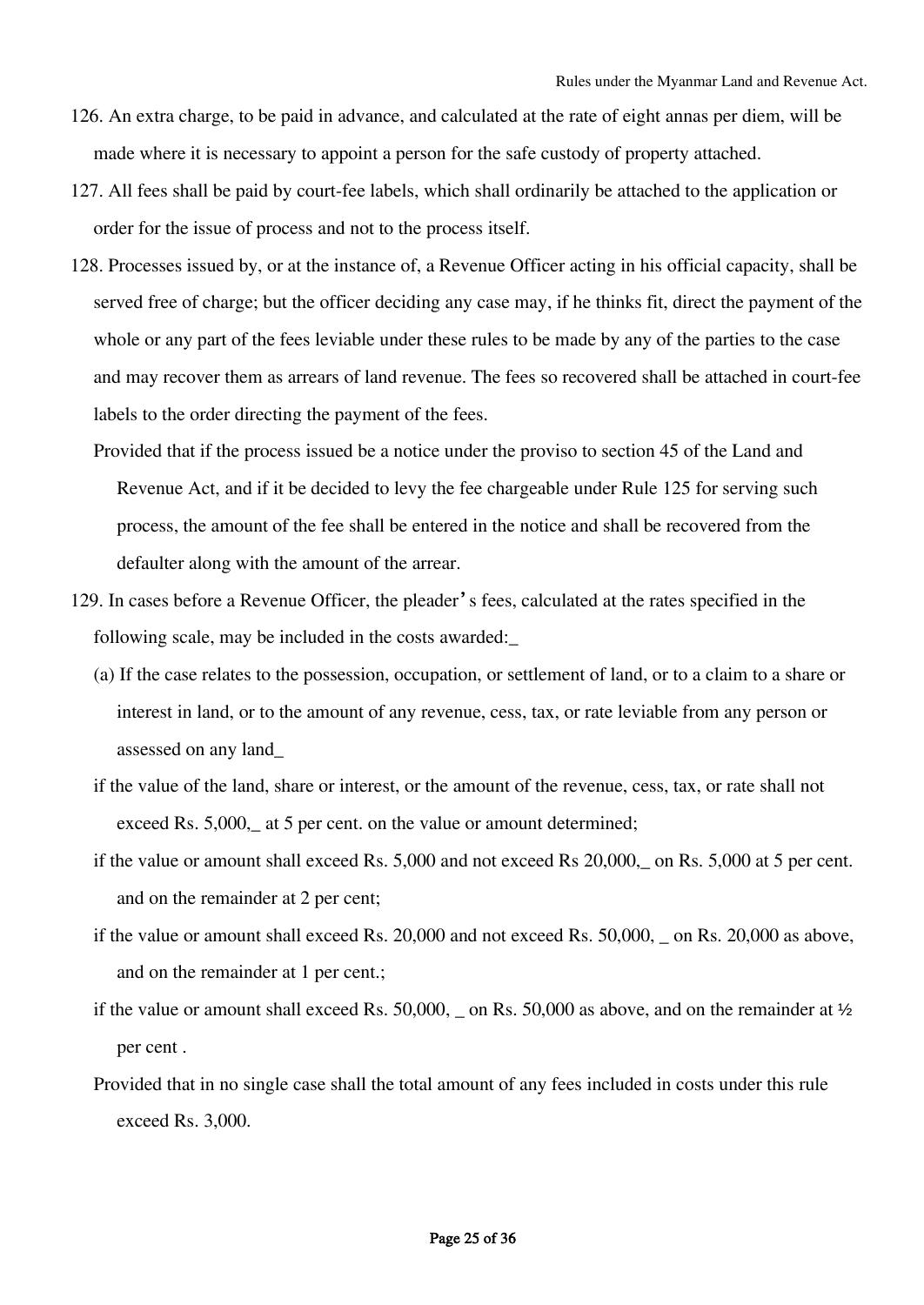- (b) In miscellaneous proceedings and cases where the pecuniary value of the rights in dispute cannot be exactly defined, the Revenue Officer may determine the fee of the pleader with reference to the character of the case and the amount of labour involved in pleading it.
- 130. In cases before Revenue Officers the expenses of witnesses or other persons required to attend may be allowed at the rates specified in the following scale:
	- (1) Ordinary labouring class of Natives.\_ The actual railway or steam-boat fare to and from the Court by the lowest class; or where the journey could not have been performed by rail or steam-boat, actual travelling expenses up to a limit of Rs. 2 a day by boat and of 4 annas a mile by road; and an allowance for each day's absence from home of 6 annas to those who are residents of places other than the place where the Court is held, and of 4 annas to those who are residents of the place where the Court is held.
	- (2) Persons of higher ranks of life, such as clerks and tradespeople.\_ Second class railway or steamboat fare to and from the Court or, where the journey could not have been performed by rail or steam-boat, actual travelling expenses up to a limit of Rs. 4 a day by boat and of 6 annas a mile by road, and an allowance not to exceed, except in very special cases, Rs. 3 for each day's absence from home to Europeans or Eurasians and Re.1 to Natives.
	- (3) Persons of superior rank.\_ The actual sum spent in travelling to and from the Court, with an allowance, according to circumstances, not to exceed, except in very special cases, Rs. 5 for each day's absence from home to Europeans or Eurasians and Rs. 2 to Native gentlemen.
	- (4) Witnesses following any profession, such as medicine or law.\_ A special allowance according to circumstances.
	- Provided that Government officers who are entitled to travelling allowance under the Civil Travelling Allowance Code shall not receive their expenses under these rules.
- 131. A Revenue Officer is empowered to award and apportion the costs of any proceedings before him among the parties thereto in such manner as he may deem just. Costs awarded by a Revenue Officer may be realized from the person ordered to pay the same as if they were arrears of land revenue payable by such person.

# CHAPTER XXII.\_ Powers of Revenue Officers.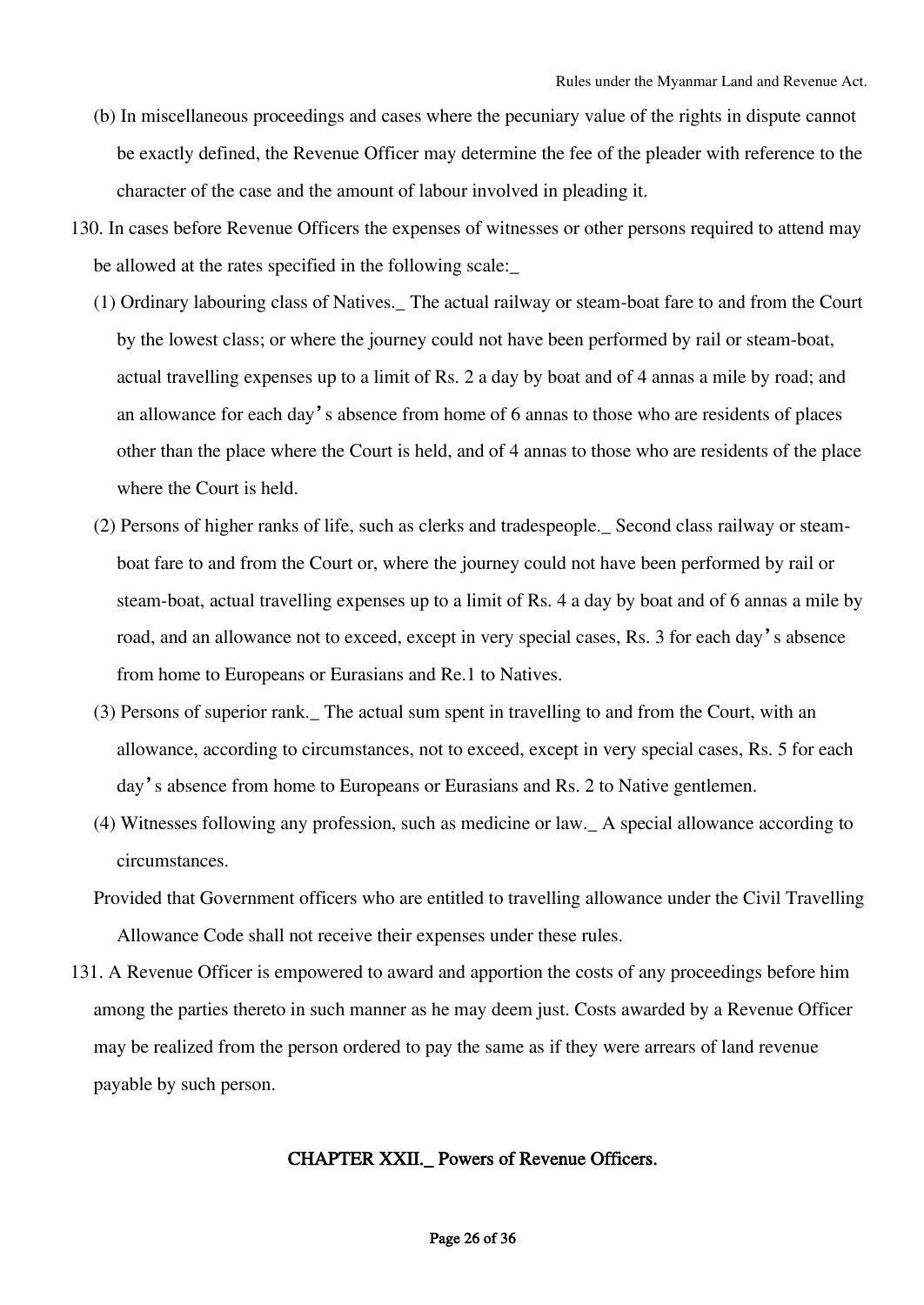- 132. The Chief Commissioner may empower a Subdivisional Officer to exercise within his subdivision all or any of the powers of a Deputy Commissioner under these rules.
- 133. The Chief Commissioner may withdraw from any Revenue Officer, or from any class of Revenue Officers, all or any of the powers which such officer or class of officers is empowered to exercise.

# CHAPTER XXIII.\_ Procedure of Revenue Officers (Section 58).

- 134. The provisions of the Civil Procedure Code shall apply to the service of summonses on witnesses and the procedure in the event of witnesses absconding or failing to attend.
- 135. Investigations into charges of misconduct preferred against Revenue Officers shall be conducted by an officer of a grade higher than that of the officer charged with misconduct, provided that no investigation shall be held by an officer of lower grade than a Township Officer.

# CHAPTER XXIV.\_ Special Procedure of Revenue Officers in making Declarations of Landholdership (Sections 15 and 16).

- 136. If any person being in possession of any land and asserting that he himself, or any other person through whom he claims, has acquired the status of landholder in respect of such land, applies to the Deputy Commissioner, or Subdivisional Officer, or Settlement Officer to record a declaration of such status having been acquired, the Deputy Commissioner, or Subdivisional Officer, or Settlement Officer shall issue a notice in the form prescribed in Appendix No. XIX, calling upon all persons who may have any objections to such declaration being made to make such objections within thirty days of the publication of notice.
- 137. The notice shall be in triplicate. One copy shall be posted on the land, one in the house of the headman of the nearest village, and one shall be returned to the Deputy Commissioner, or Subdivisional Officer, or Settlement Officer with a memorandum of the date on which the notice was posted.
- 138. Any objections which may be made shall be duly considered and disposed of by the Deputy Commissioner, or Subdivisional Officer, or Settlement Officer after hearing such evidence as may be produced by parties or called for by himself.
- 139. If no objections are made, or if the objections have been dismissed, the Deputy Commissioner, or Subdivisional Officer, or Settlement Officer shall, if, after inspection of such records as may exist, he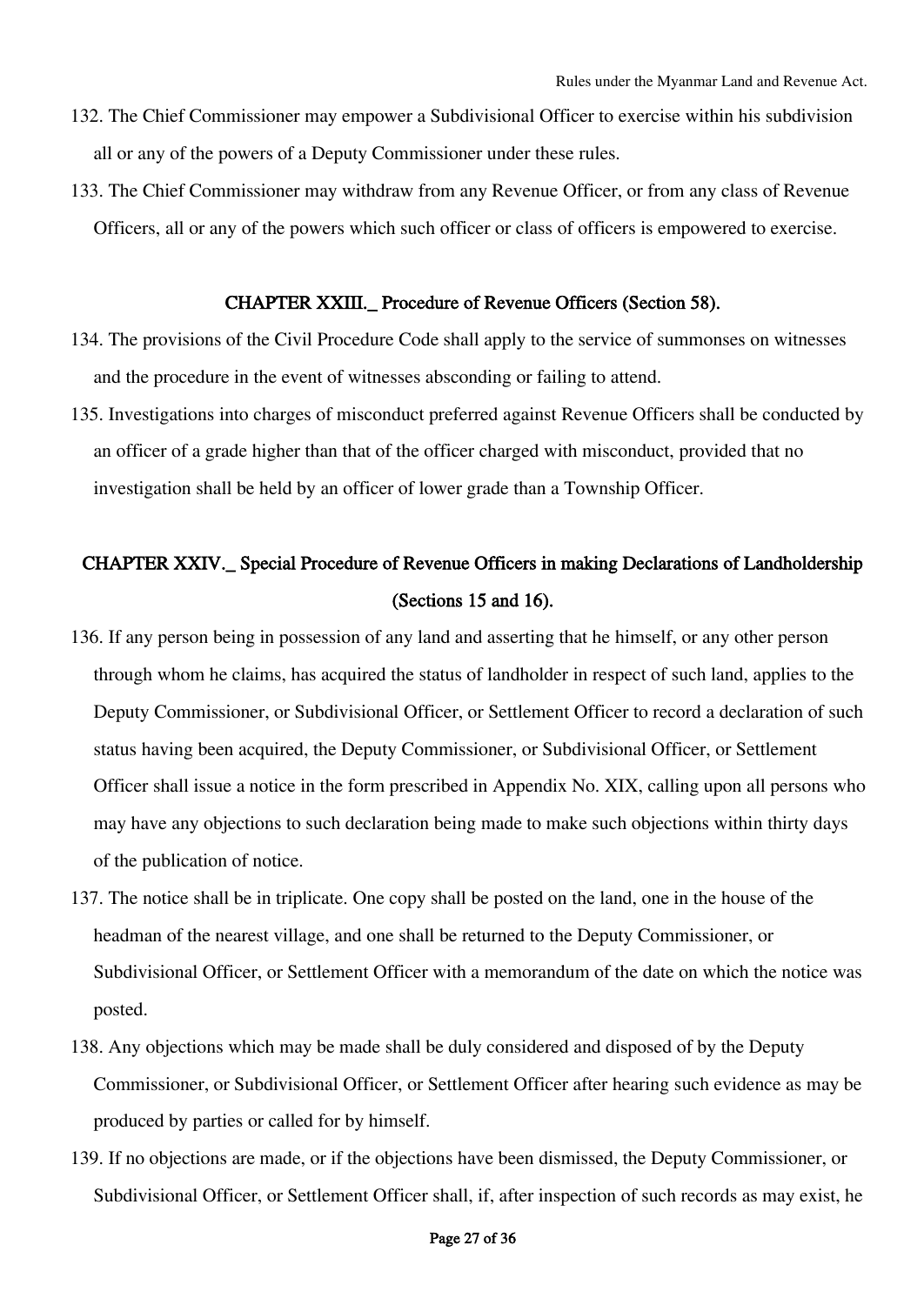is satisfied of the validity of the claim, record in the register prescribed in Appendix No. XX a declaration that the status of landholder has been acquired by the applicant and shall furnish him with a certificate in the form prescribed in Appendix No. XXI.

- 140. In tracts which have been brought under settlement, the entry in the settlement register of holdings shall be prima facie proof of the number of years during which the applicant has occupied the land in respect of which he claims to have the status of landholdership declared.
- 141. If, within five years from the date on which a declaration has been made under Rule 139, the Deputy Commissioner, or Subdivisional Officer, or Settlement Officer is satisfied that it is erroneous, he may cancel it after publishing a notice for thirty days on the house of the headman of the nearest village, in the form given in Appendix No. XXII. A copy of such notice must be served, in the manner provided for summons in civil suits, on the person in whose favour the declaration was made or upon his heir or assign.

# CHAPTER XXV.\_ Appeals (Section 55).

- 142. Appeals shall lie\_
	- (a) to the Deputy Commissioner from the orders and decisions of all officers subordinate to him;
	- (b) to the Commissioner from all orders and decisions passed by Deputy Commissioners and Settlement Officers:
	- provided that such appeals shall not be admitted after the expiration of sixty days from the date of the order or decision appealed against, unless the appellant shall satisfy the Commissioner that he had good cause for not presenting the appeal within that period.
- 143. A petition of appeal shall be accompanied by a true copy of the order or orders, decision or decisions, of the subordinate Court or Courts against which the appeal is brought.
- 144. Registers of original revenue cases and of revenue appeal cases shall be kept in the forms respectively prescribed in Appendices No. XXIII and No. XXIV.

# CHAPTER XXVI.\_ Advances to Agriculturists [Section 58 (f) and (g) ].

145. In the following cases advances of money may be made by Deputy Commiss-ioners to agriculturists if the conditions and things hereafter set out are complied with and done:-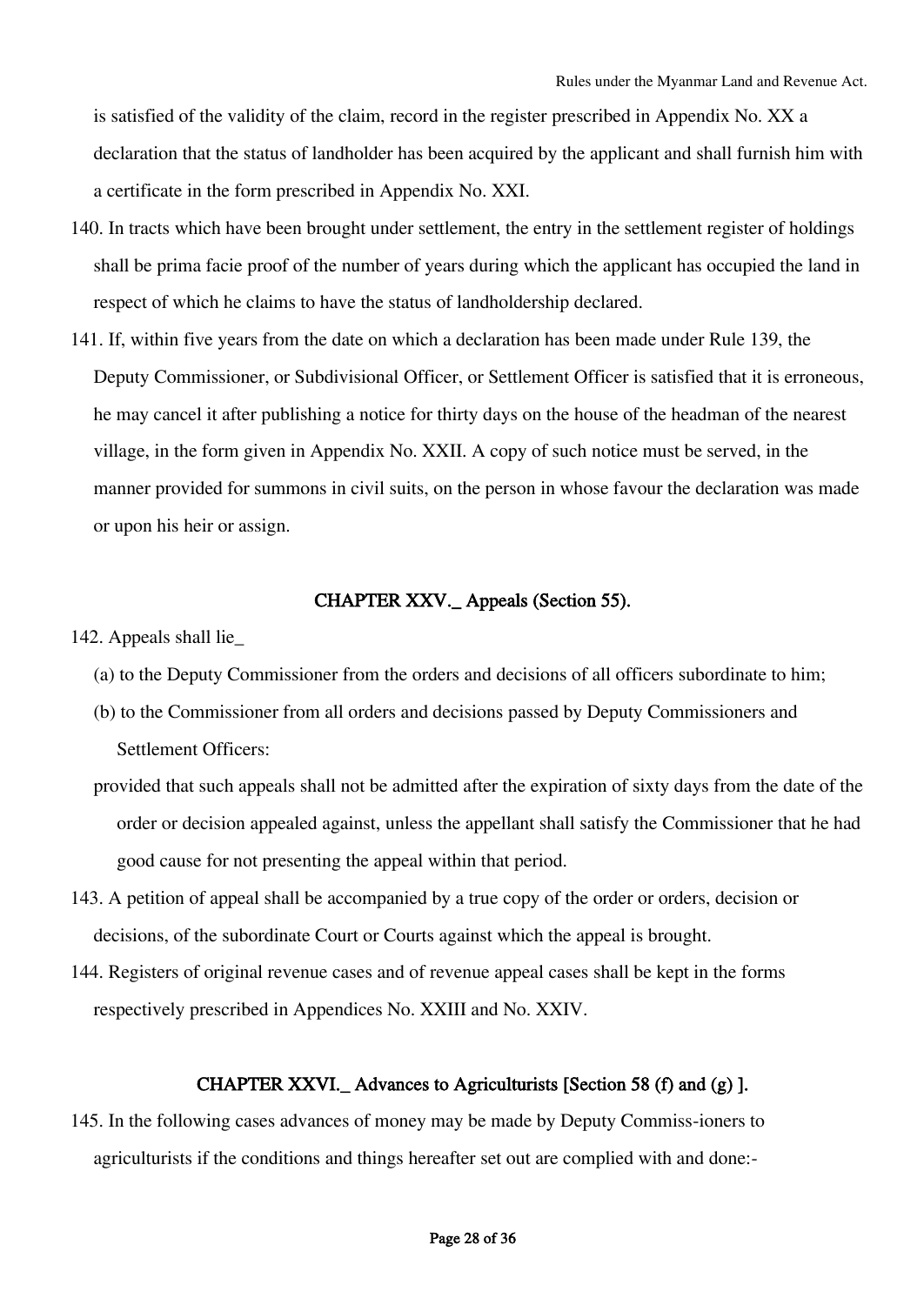- (a) when an agriculturist has, from causes beyond his control, such as unfavourable weather, floods, droughts, cattle-disease, accidents by fire or water or any other similar circumstances, lost or been deprived of the benefit of his crops, fruit trees, dwelling-houses, barns, or other store-houses, cattle, or farming implements, or any other property primarily necessary for the occupation of an agriculturist, in whole or in a large portion;
- (b) when an agriculturist has not sufficient money to enable him to make the necessary outlay for the purchase of seed, cattle, or implements of farming, or for the construction of dwelling-houses, or other buildings, or for other such purposes not coming within the scope of the Land Improvement Loans Act.
- 146. Every agriculturist requiring an advance must apply in writing for the same, stating the amount required, and the purpose for which it is required, and the circumstances which bring his case within the foregoing grounds for granting advances.
- 147. No application from an agriculturist shall be granted unless at least two landholders, who reside permanently in the same village with the applicant, undertake in writing on the face of the application to be responsible, jointly and severally, with the applicant for the due payment and return of the advance according to the terms on which it may be made, or unless the applicant furnish such other security as the Deputy Commissioner may deem sufficient. If other security is furnished, the security shall be recorded in the form of a bond. In cases in which immovable property is mortgaged by way of security, the bond shall be registered.
- 148. Every application, after being drawn up according to the two last preceding rules, shall be presented to the thugyi of the circle, who shall submit it to the Township Officer with a report endorsed on the application stating whether, in his opinion, the applicant is a fit person to receive an advance on the grounds alleged by him, and also whether, in his opinion, the security offered is sufficient, or if further security, and if so what, should be required.
- 149. The Township Officer shall, if he is satisfied that the application is a bona fide one and the security sufficient, forward the application with a report to the Deputy Commissioner, who may on receiving the report of the Township Officer sanction in each case a sum not exceeding Rs. 200.
- 150. If the sum which the Deputy Commissioner thinks should be advanced exceed Rs. 200, he shall submit the case, with his recommendation, to the Commissioner, who may grant an advance not exceeding Rs. 500.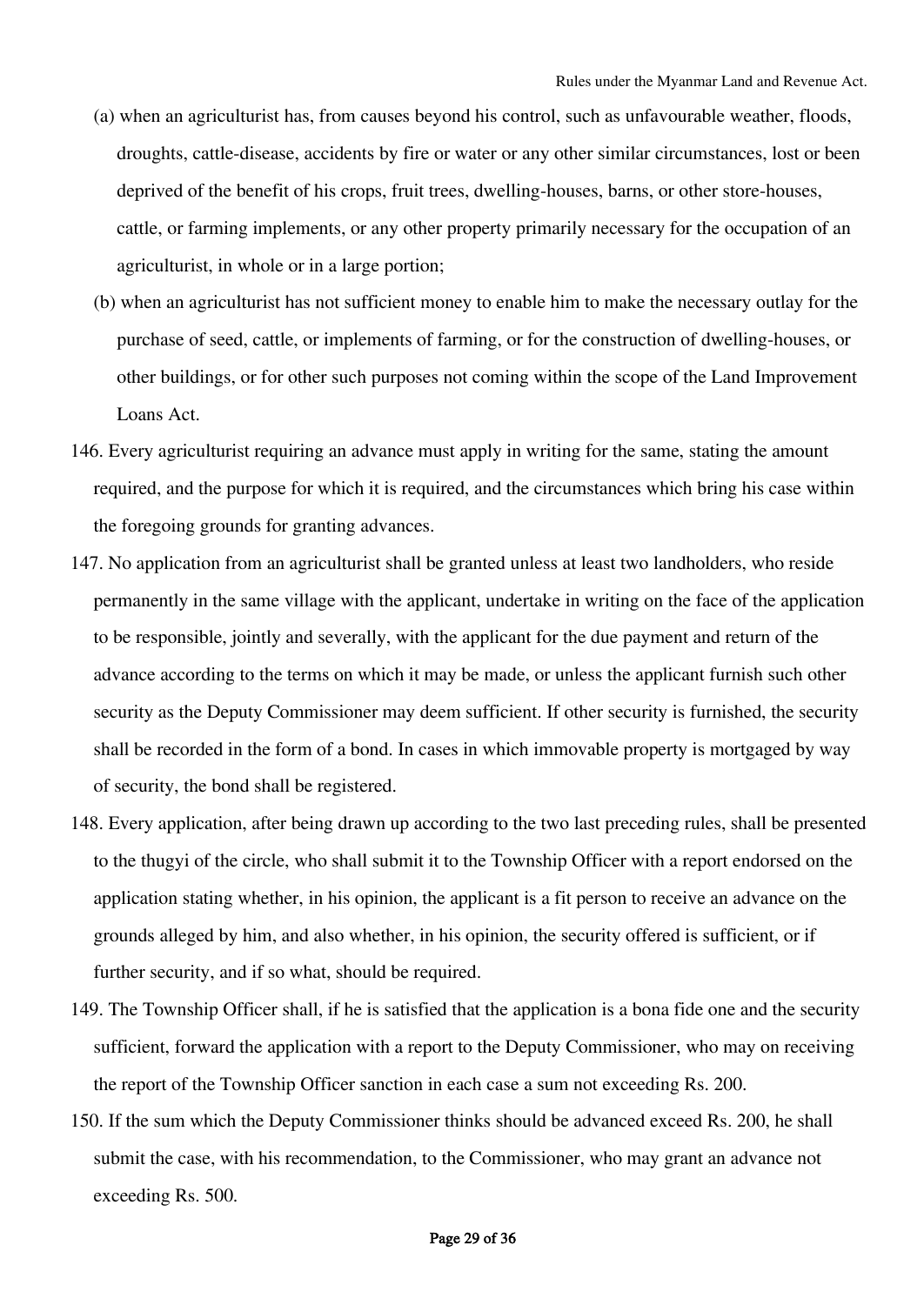- 151. If the advance which the Commissioner thinks should be made exceed Rs. 500, he shall report the case for the orders of the Chief Commissioner.
- 152. No sum of money shall be advanced except on the following terms:\_
	- (a) The amount advanced must be made payable within five years by yearly instalments or, if the applicant so desires, by half-yearly instalments.
	- (b) In default of payment of any instalment on its becoming due, the whole of the amount advanced then remaining unpaid shall become payable and may be at once recovered from the applicant and his sureties, or any of them, if the Deputy Commissioner thinks fit.
	- (c) The instalments shall be payable to the thugyi of the circle.
	- (d) The receipt of the money advanced shall be acknowledged by all three of the persons whose names are on the application as jointly receiving the money.
- 153. All sums due in respect of advances made under these rules shall be recoverable as if they were arrears of land revenue from the persons to whom they were made or their legal representatives.
- 154. A register of all advances made to agriculturists under the preceding rules shall be kept by the thugyi of the circle in the form given in Appendix No. XXV.

## CHAPTER XXVII.\_ Thugyi's Commission, Duties of, Security bond (Sections 58 and 59).

155. Thugyi is shall be paid by a commission on the amounts of land revenue, capitation-tax, and landrate actually collected by them is each year. The rates of commission shall be ordinarily as follows:\_

|                                                       |           |           |           |           | Rs.   |
|-------------------------------------------------------|-----------|-----------|-----------|-----------|-------|
| 10 per cent. on collections up to                     | $\ddotsc$ | $\ddotsc$ | $\ddotsc$ | $\ddotsc$ | 6,000 |
| 5 per cent. on all surplus collections over and above |           |           | $\cdot$ . | $\ddotsc$ | 6,000 |

- Commission not exceeding the same rates may be paid to thugyis for collections of any other kind of revenue which the Chief Commissioner may from time to time direct them to make.
- 156. If for any special reason, or in any special case, it be deemed necessary to raise or lower the rates of commission mentioned in Rule 156, the Chief Commissioner may sanction such increase or decrease,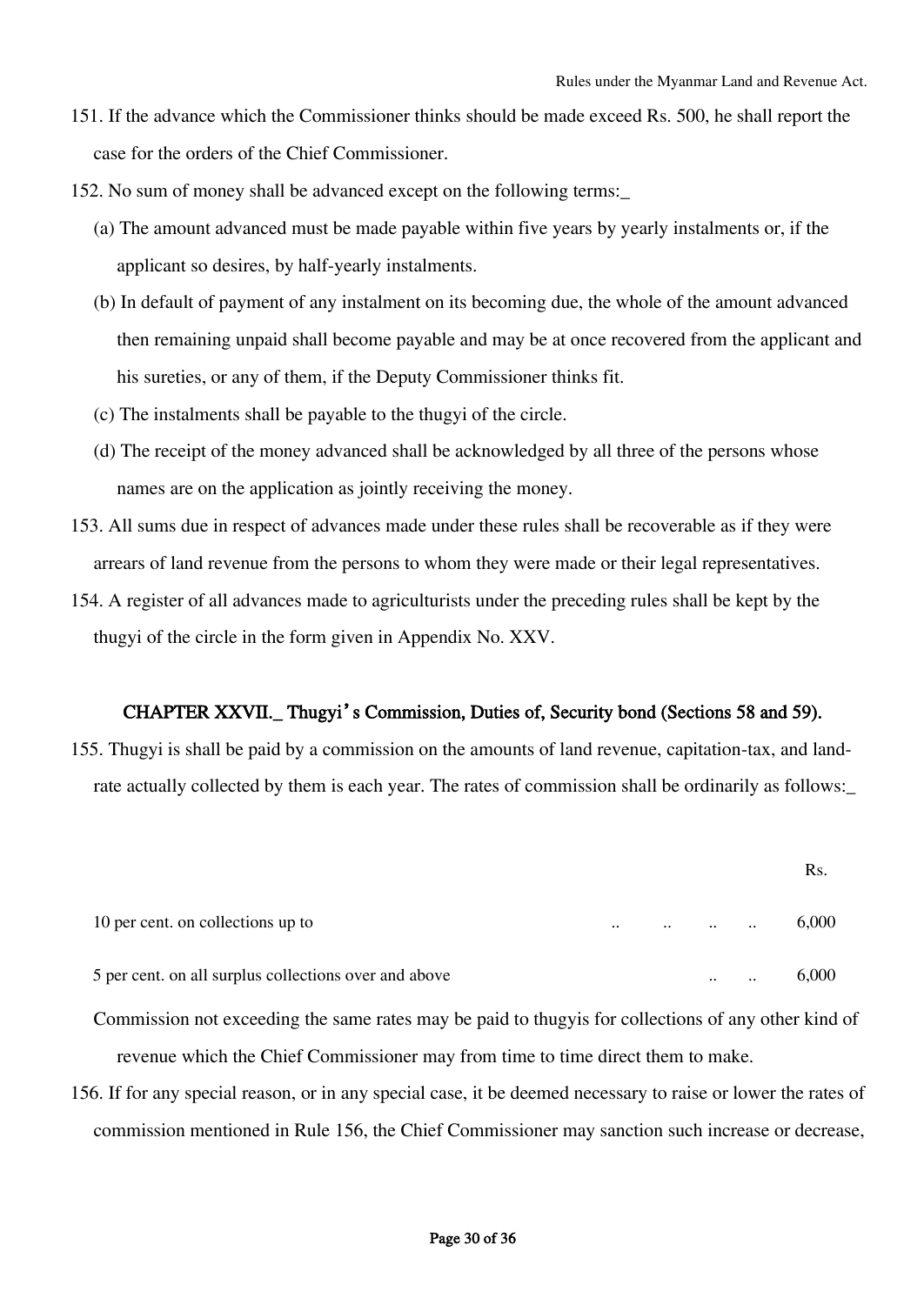provided that if the increased commission amounts to more than 20 per cent. of the total collections made by the thugyi, the sanction of the Governor-General in Council shall be first obtained.

157. The following dates, subject to such alterations as the Chief Commissioner may from time to time by notification direct, are prescribed for the submission, to the Deputy Commissioner or to the Township Officer, as the case may be, by thugyis of the papers herewith named:\_

The land revenue assessment-roll,\_ not later than 15th February.

- The roll of capitation-tax and of the land-rate in lieu of capitation-tax,\_ not later than 1st August.
- The statement of the composition payable by manufactures of salt,\_ not later than the 1st March, or such other date as the Deputy Commissioner of the district may think fit.

All other registers prescribed for thugyis,\_ on or before the 31st May of each year.

158. The following registers are prescribed to be kept up by thugyis:\_

- (a) in circles which have come under cadastral survey and settlement\_
	- (1) the annual register of holdings and revenue-roll, Appendix No. XXVI;
	- (2) the annual register of grants, Appendix No. XXVII;
	- (3) the annual register of leases and lands temporarily relinquished, Appendix No. XXVIII;
	- (4) the annual register of tenants, Appendix No. XXIX;
	- (5) the annual register of transfers and partitions, Appendix No. XXX;
	- (6) the annual area statement, Appendix No. XXXI;
- (b) in circles which have not come under settlement\_
	- (1) the land revenue register, Appendix No. XXXIII;
	- (2) the register of transfers and partitions, Appendix No. XXX;
	- (3) the land assessment-roll, Appendix No. XXXIV;
	- (4) the register of grants, Appendix No. XXVII;
	- (5) the register of lands temporarily relinquished, Appendix No. X.

(c) in all circles\_

- (1) salt-tax register, Appendix No. XVIII;
- (2) register of capitation-tax (with increase and decrease statements), Appendix No. XXXV;
- (3) register of emigrants and immigrants, Appendix No. XXXVI;
- (4) register of cattle and agricultural implements, Appendix No. XXXVII.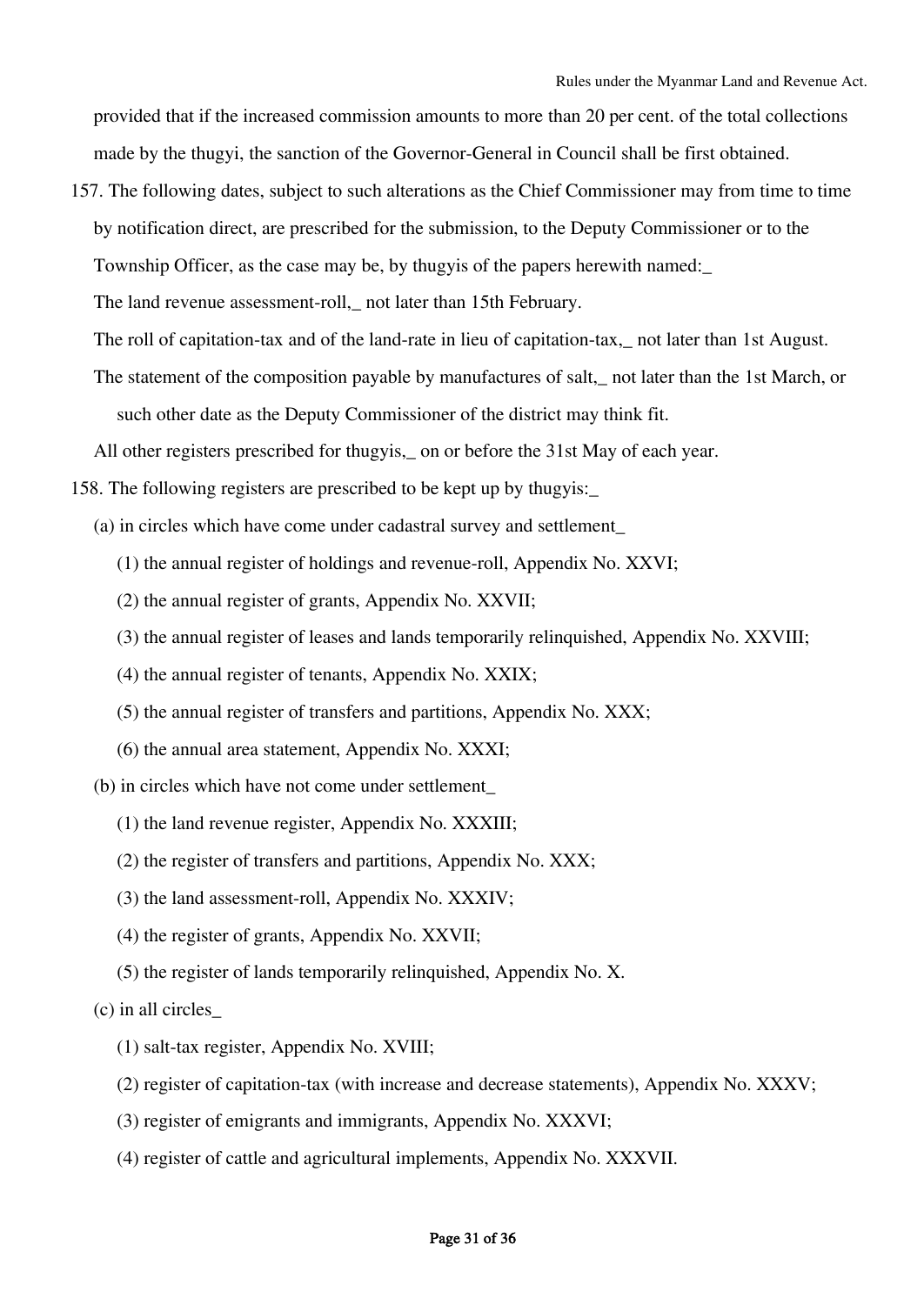- 159. The following permanent registers are prescribed to be kept up in all districts in the office of the Deputy Commissioner:\_
	- (1) declarations and decisions under sections 15 and 17 of the Myanmar Land and Revenue Act, Appendix No. XX.
	- (2) the register of grazing-grounds, Appendix No. XXXII. <Amendment 18.06.1989>
- 160. It shall be the duty of the thugyi to periodically inspect the lines of public roads in his circle and to see that no part of any public road is encroached upon by cultivators or other persons. If in any case any cultivator or other person refuses or fails to relinquish any land within the limits of a public road, the thugyi shall at once report the case for the orders of the Deputy Commissioner.
- 161. All thugyis shall give such security for the honest discharge of their duties as the Deputy Commissioner may require.
- 162. The security shall, where possible, be the mutual guarantee of other thugyis of the district, not being less than five. In appointing thugyis, preference shall ordinarily be given, ceteris paribus, to the candidate who can offer such mutual guarantee as his security.
- 163. The security bonds shall be in the form given in Appendix No. XXXVIII and shall invariably be signed by the thugyi and his sureties in presence of one another and in presence of the Deputy Commissioner.
- 164. The year on account of which thugyis' security bonds are taken shall be the agricultural year, commencing on the 1st July and ending on the 30th June following. The bonds shall be for five years. But any surety who desires to withdraw from his suretyship shall be entitled to do so, provided he gives written notice of such intention to the Deputy Commissioner on or before the 31st May of any year; and the Deputy Commissioner shall accept such withdrawal, with or without reason assigned, from the 1st July of the ensuing year. But no withdrawal from suretyship shall be accepted on account of the year within which it is made.
- 165. A register in the form given in Appendix No. XXXIX shall be kept showing the date on which each security bond was entered into, the names of the sureties, the nature of the property, if any, pledged, and the date on which the bond expires, with a statement certifying that each surety has signed the bond in presence of his fellow-sureties and of the Deputy Commissioner. The Deputy Commissioner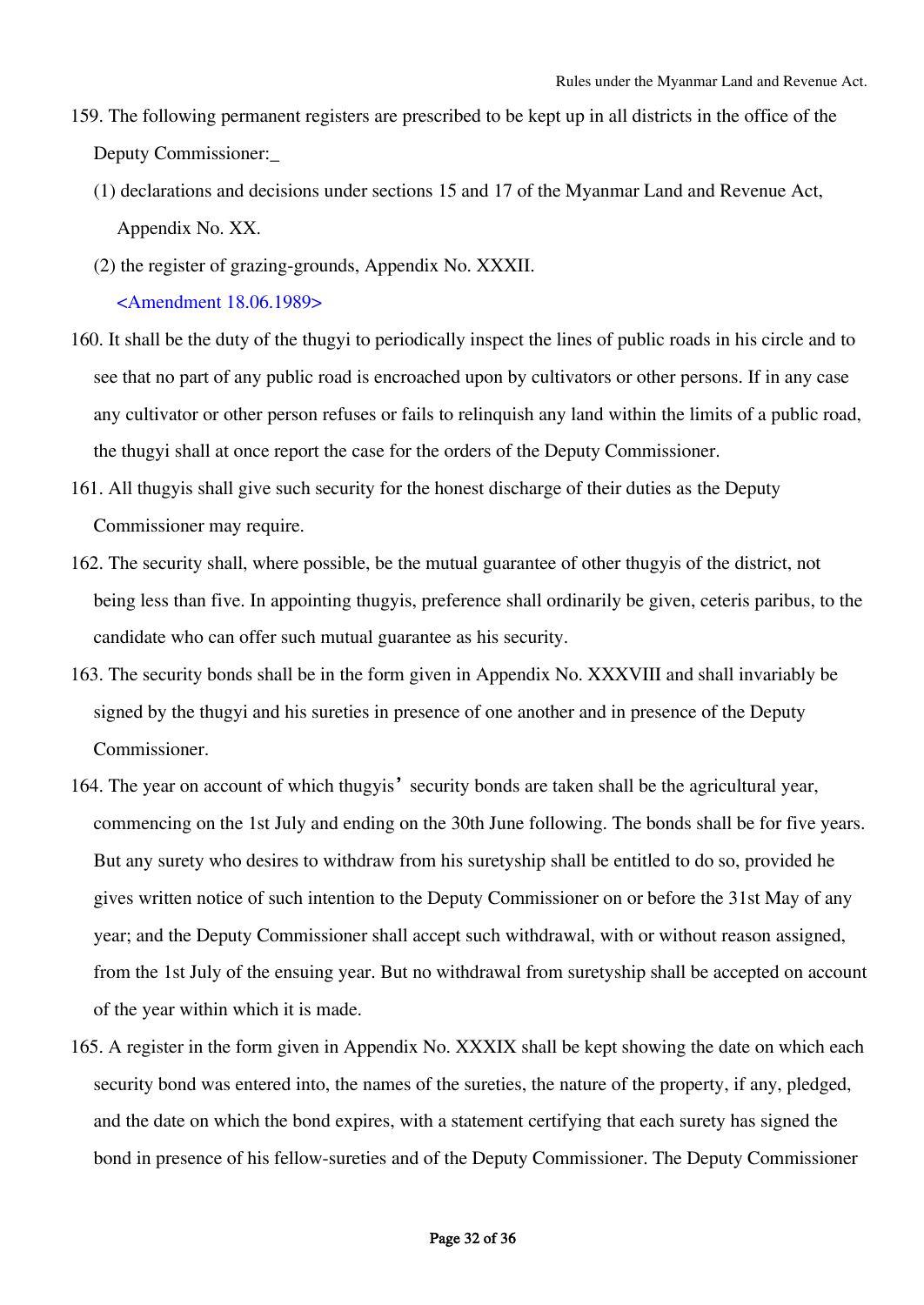shall initial each entry in this register on the date of execution of the bond and shall cancel the entry by order under his own signature on the date of expiry of the bond.

- 166. In the event of any immovable property being pledged in any security bond, a separate bond shall be prepared and shall be registered.
- 167. Any thugyi who wilfully commits a breach of any of the following rules,\_ 45, 46, 47, 48, 49, 50, 51, 53, 54, 55, 83, 84, 96, 97, 98, 119, 148, 160, 169, 170, 171, 174,- may, in addition to any other consequences to which he may be liable, be punished, on conviction before a Magistrate, with imprisonment not exceeding one month, or with fine not exceeding two hundred rupees, or both.

# CHAPTER XXVIII.\_ Procedure in granting Copies of Holding Maps and of Registers to Cultivators during and after Settlement.

- 168. In districts or parts of districts where settlement operations are in progress, the Settlement Officer shall give to any person applying, either orally or in writing, a true copy authenticated by his signature of the map of the holding or of the land occupied by such persons and of the entries in the settlement registers concerning such land. All copies so given during the progress of settlement operations shall be free of charge for the making of the copies.
- 169. If after settlement operations have been concluded in any district or part of a district any cultivator desires to have for his own information and keeping a copy of the map of his holding or copy extracts from the settlement or supplementary survey registers connected therewith, he shall apply to the thugyi of the circle, either orally or in writing.
- 170. On receipt of such application the thugyi shall grant an acknowledgment of the application having been made on a slip of paper on which shall be recorded the date on which the applicant shall receive the copy.
- 171. The thugyi or his assistant shall then make a copy of the maps or extract as required on tracingcloth of a fixed size and in the manner prescribed by the Deputy Commissioner.
- 172. The tracing-cloth supplied to thugyis shall be in sheets of half foolscap size and so stamped or marked as to show that they are supplied by the Deputy Commissioner to be used only for copies of holding maps and extracts of registers to cultivators for their own information and keeping.
- 173. On each sheet supplied to the thugyi shall be printed the charge which is to be paid to the thugyi by the applicant as a copying fee, the said charge to be uniformly four annas for each sheet.

### Page 33 of 36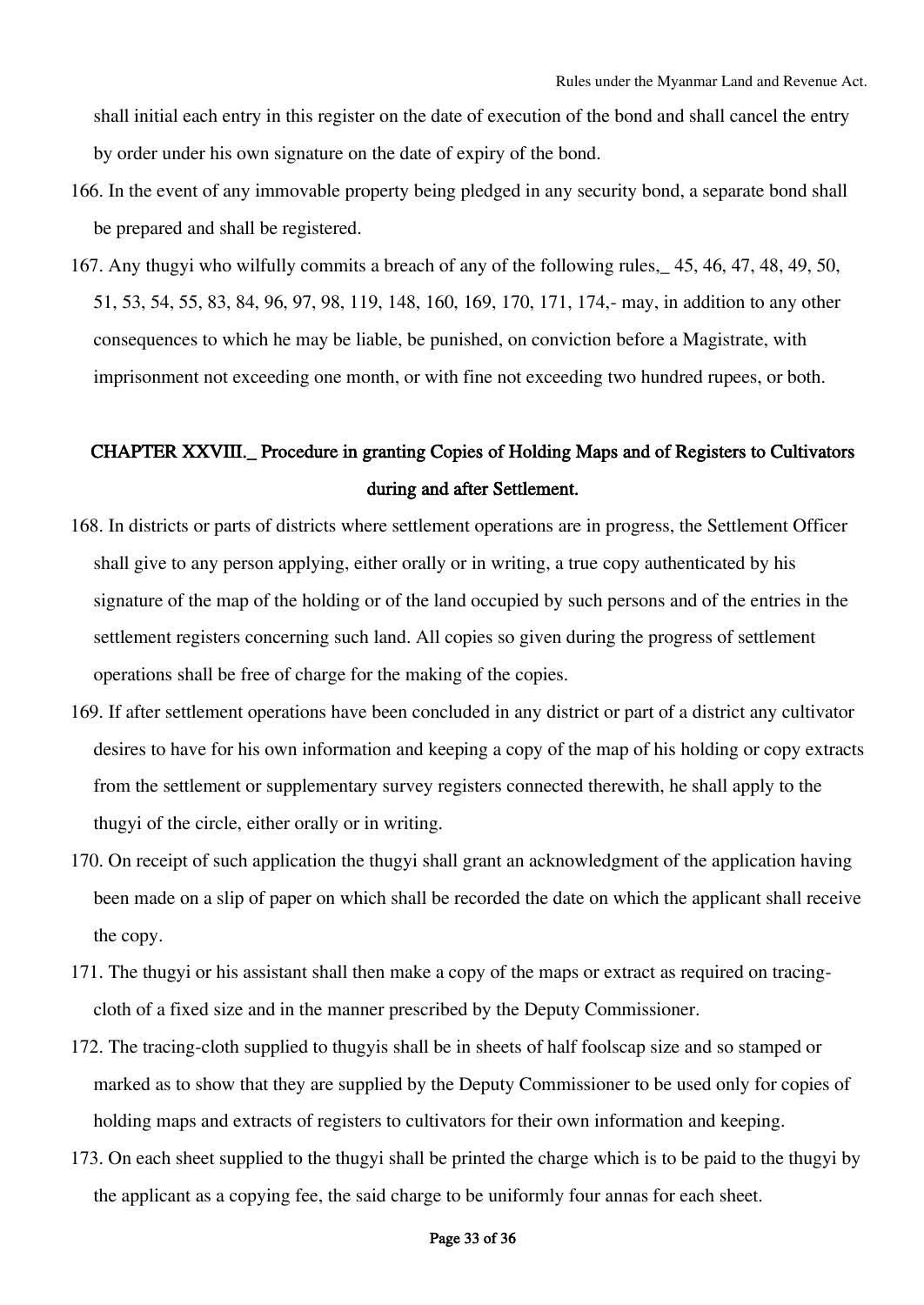Rules under the Myanmar Land and Revenue Act.

174. The thugyi on handing over to the applicant the copy required shall point out to the applicant the printed amount of charge on the top of the sheet, which he will thereupon realize from him.

> J. E. BRIDGES, Offg. Secretary.

----- Attachment -----

[ ATTACH LIST 1 ] 01 APPENDIX I. ANNUAL REGISTER OF CHANGES (RULE 8).

[ ATTACH LIST 2 ] 02 APPENDIX II. INSTRUMENT OF GRANT UNDER THE RULES OF 1884

FOR THE GRANT OF WASTE LANDS IN THE DISTRICT OF TAVOY (RULES 21 AND 23).

[ ATTACH LIST 3 ] 03 APPENDIX III. LICENSE TO ENTER UPON TEMPORARY OCCUPATION OF LAND (RULE 60).

[ ATTACH LIST 4 ] 04 APPENDIX IV. TRIFOIL REGISTER OF APPLICATIONS OF FOR LAND. [ ATTACH LIST 5 ] 05 APPENDIX V. NOTICE CALLING FOR OBJECTIONS TO A OF LAND (RULE 45).

[ ATTACH LIST 6 ] 06 APPENDIX VI. INSTRUMENT OF (RULE 47).

[ ATTACH LIST 7 ] 07 APPENDIX VII. NOTICE FOR OBJECTION TO ALLOTMENT OF GRAZING -GROUND (RULE 78).

[ ATTACH LIST 8 ] 08 APPENDIX VIII. NOTICE OF FINAL ALLOTMENT OF GRAZING - GROUND (RULE 79).

[ ATTACH LIST 9 ] 09 APPENDIX IX. RECEIPT FOR LAND RELINQUISHED (RULES 83 & 84). [ ATTACH LIST 10 ] 10 APPENDIX X. REGISTER OF LAND TEMPORARILY RELINQUISHED (RULES 84 AND 158).

[ ATTACH LIST 11 ] 11 APPENDIX XI. NOTICE OF REINSTATEMENT OF LANDHOLDER IN LAND TEMPORARILY RELINQUISHED (RULE 85).

[ ATTACH LIST 12 ] 12 APPENDIX XII. Application of Remission of Land Revenue (Appendix A).

[ ATTACH LIST 13 ] 13 APPENDIX XIII. Notice of Demand, Receipt, and Memorandum of Land Revenue and Cesses on account of the year (Rules 95, 96, 97, 98, and 99).

[ ATTACH LIST 14 ] 14 APPENDIX XIV. NOTICE OF PROCEEDI GS IN EXECUTION UNDER SECTION 45, LAND AND REVENUE ACT (RULE 102).

[ ATTACH LIST 15 ] 15 APPENDIX XV. NOTICE OF INTENTION TO SELL OR RESUME POSSESSION OF LAND UNDER SECTION 47 OR 49, LAND AND REVENUE ACT (RULE 105).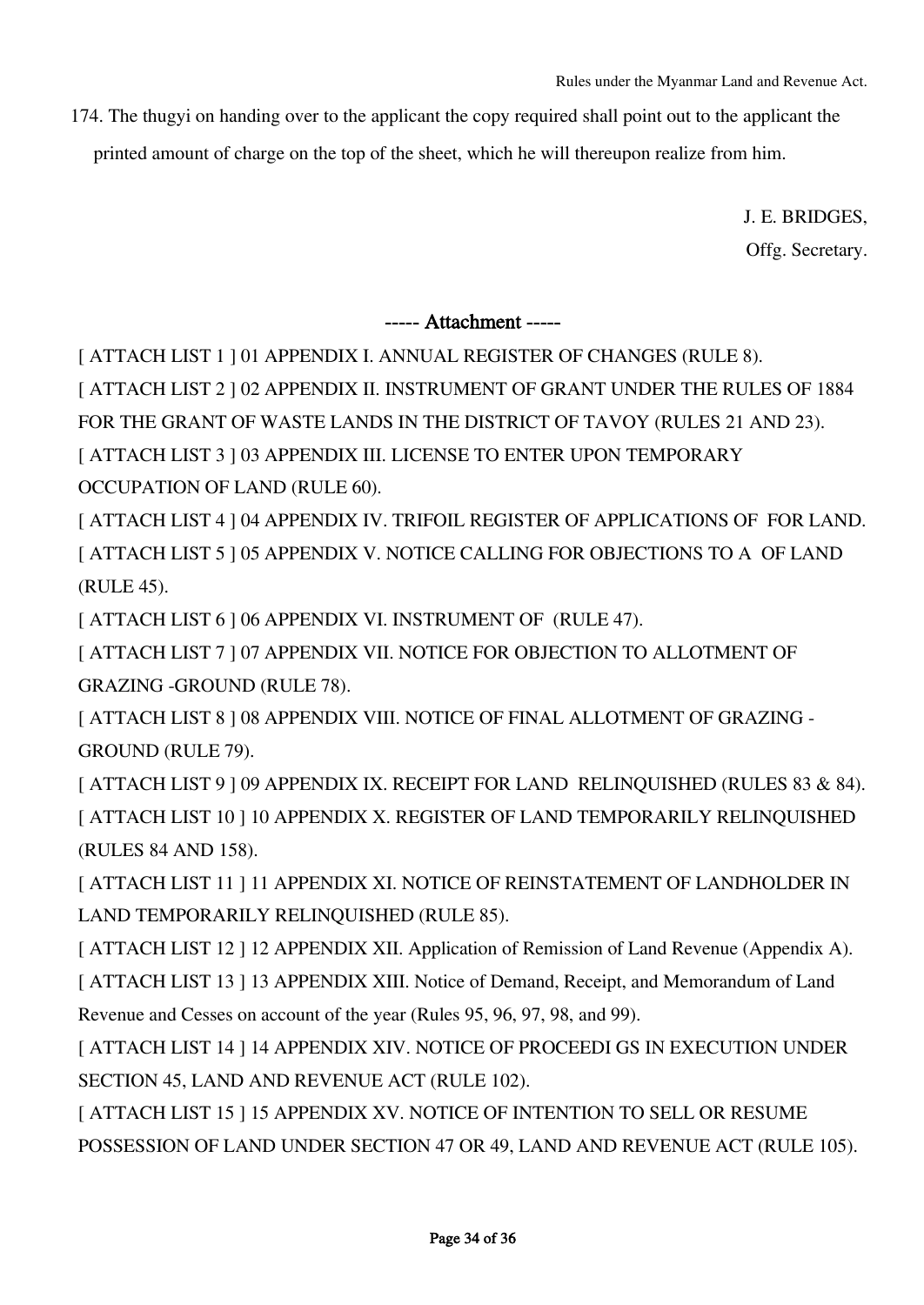[ ATTACH LIST 16 ] 16 APPENDIX XVI. PROCLAMATION OF HAVING TAKEN POSSESSION OF LAND ON BEHALF OF GOVERNMENT UNDER SECTION 49, LAND AND REVENUE ACT (RULE 108).

[ ATTACH LIST 17 ] 17 APPENDIX XVII. Notice of Demand, Receipt, and Memorandum of Capitation-tax on account of the year (Rule 118).

[ ATTACH LIST 18 ] 18 APPENDIX XVIII. SALT-TAX LICENSE AND REGISTER (RULE 121).

[ ATTACH LIST 19 ] 19 APPENDIX XIX. NOTICE TO SHOW CAUSE WHY DECLARATION OF LANDHOLDERSHIP SHOULD NOT BE MADE (RULE 136).

[ ATTACH LIST 20 ] 20 APPENDIX XX. REGISTER No. VII. Declarations and Decisions under sections 15 and 17 of the Myanmar Land and Revenue Act (Rule 139).

[ ATTACH LIST 21 ] 21 APPENDIX XXI. CERTIFICATE OF LANDHOLDERSHIP (RULE 139).

[ ATTACH LIST 22 ] 22 APPENDIX XXII. NOTICE OF INTENTION TO CANCEL

DECLARATION OF LANDHOLDERSHIP (RULE 141).

[ ATTACH LIST 23 ] 23 APPENDIX XXIII. REGISTER OF REVENUE CASES (RULE 144.)

[ ATTACH LIST 24 ] 24 APPENDIX XXIV. REGISTER OF REVENUE APPEALS (RULE 144.)

[ ATTACH LIST 25 ] 25 APPENDIX XXV. Register of Advances to Agriculturists in District

\_\_\_\_\_\_\_\_\_Circle\_\_\_\_\_\_\_\_\_Township\_\_\_\_\_\_\_ (Rule 154).

[ ATTACH LIST 26 ] 26 APPENDIX XXVI.

[ ATTACH LIST 27 ] 27 APPENDIX XXVI.\_(concluded)

[ ATTACH LIST 28 ] 28 APPENDIX XXVII. REGISTER No. II. \_ Annual Register of Grants. (Rule 158) Page.

[ ATTACH LIST 29 ] 29 APPENDIX XXVIII. REGISTER No. III.\_ Annual Register of Leases and of Lands temporarily relinquished (Rule 158)\_\_\_\_\_\_\_\_\_\_\_\_\_\_Page.

[ ATTACH LIST 30 ] 30 APPENDIX XXIX. REGISTER No. IV\_ Annual Register of Tenants (Rule 158).

[ ATTACH LIST 31 ] 31 APPENDIX XXX. REGISTER No. V. \_ Annual Register of Transfers and Partitions (Rule 15).

[ ATTACH LIST 32 ] 32 APPENDIX XXXI. REGISTER No. VI.\_ Annual Area Statement.

[ ATTACH LIST 33 ] 33 APPENDIX XXXII. REGISTER No. VIII .\_ Register of Grazing-grounds (Rule 79).

[ ATTACH LIST 34 ] 34 APPENDIX XXXIII. LAND REVENUE REGISTER [FOR CIRCLES OR PARTS OF CIRCLES WHICH HAVE NOT BEEN CADASTRALLY SURVEYED] (RULE 158).